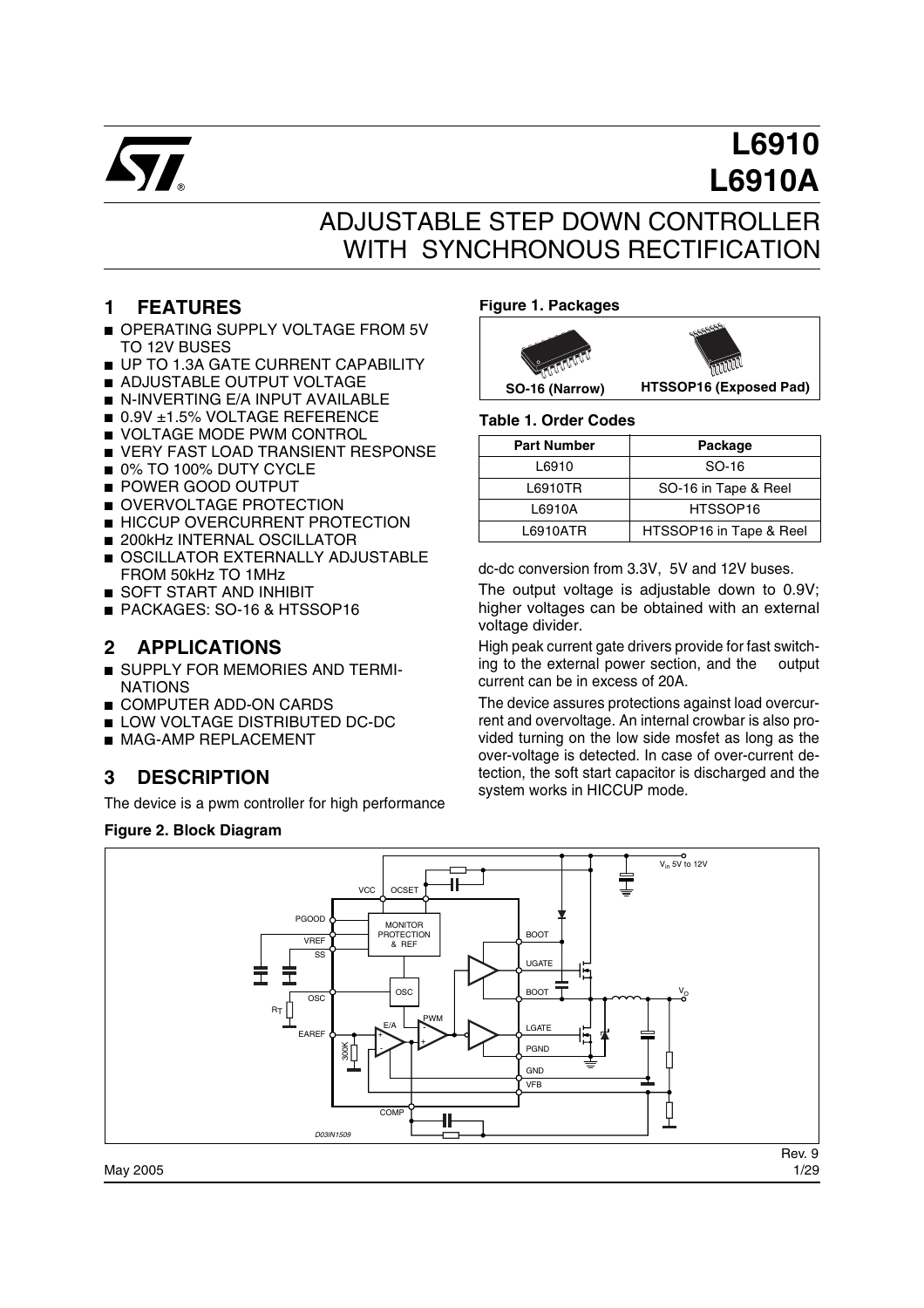#### **L6910 - L6910A**

#### **Table 2. Absolute Maximum Ratings**

| Symbol                      | <b>Parameter</b>                                   | Value                 | Unit        |
|-----------------------------|----------------------------------------------------|-----------------------|-------------|
| Vcc                         | Vcc to GND, PGND                                   | 15                    | v           |
| $V_{\text{BOOT}}$<br>VPHASE | <b>Boot Voltage</b>                                | 15                    | v           |
| VHGATE-<br><b>VPHASE</b>    |                                                    | 15                    | v           |
|                             | OCSET, LGATE, PHASE                                | $-0.3$ to $Vcc + 0.3$ |             |
|                             | SS, FB, PGOOD, VREF, EAREF, RT                     | 7                     | v           |
|                             | COMP                                               | 6.5                   | v           |
| T <sub>i</sub>              | Junction Temperature Range                         | $-40$ to 150          | $^{\circ}C$ |
| ${\sf T}_{\sf stg}$         | Storage temperature range                          | $-40$ to 150          | $^{\circ}C$ |
| $P_{\text{tot}}$            | Maximum power dissipation at Tamb = $25^{\circ}$ C |                       | w           |

#### **Table 3. Thermal Data**

| <b>Symbol</b>          | <b>Parameter</b>                       | SO-16 |     | HTSSOP16   HTSSOP16 (*) | Unit          |
|------------------------|----------------------------------------|-------|-----|-------------------------|---------------|
| $R_{th\ j\text{-amb}}$ | Thermal Resistance Junction to Ambient | 120   | 110 | 50                      | $\degree$ C/W |

(\*) Device soldered on 1 S2P PC board

#### **Figure 3. Pins Connection (Top view)**



 $\sqrt{27}$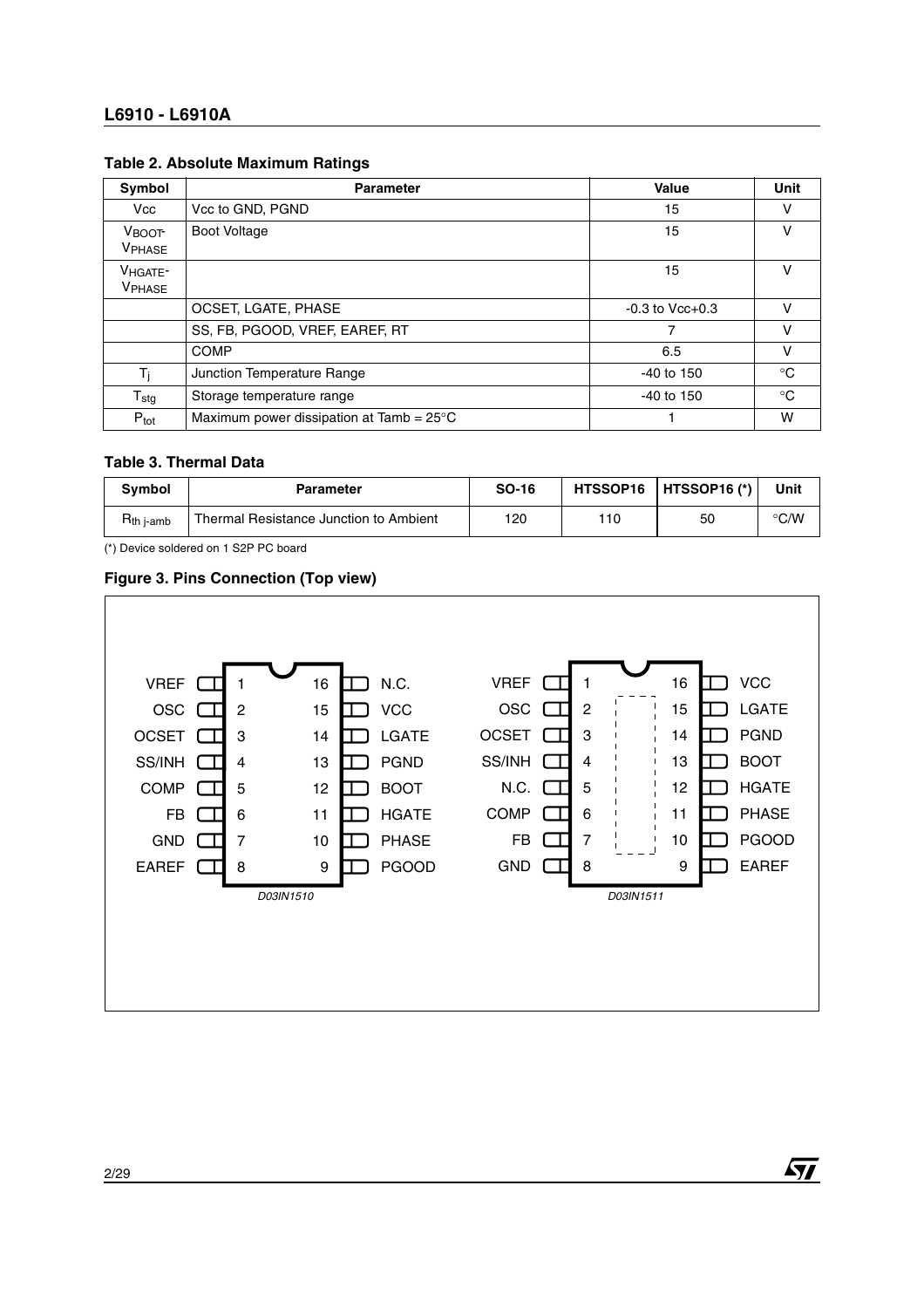**Table 4. Pins Function**

| <b>SO</b> | <b>HTSSOP</b>  | Name         | <b>Description</b>                                                                                                                                                                                                                              |  |  |
|-----------|----------------|--------------|-------------------------------------------------------------------------------------------------------------------------------------------------------------------------------------------------------------------------------------------------|--|--|
| 1.        | 1              | <b>VREF</b>  | Internal 0.9V $\pm$ 1.5% reference is available for external regulators or for the internal error<br>amplifier (connecting this pin to EAREF) if external reference is not available.<br>A minimum 1nF capacitor is required.                   |  |  |
|           |                |              | If the pin is forced to a voltage lower than 70%, the device enters the hiccup mode.                                                                                                                                                            |  |  |
| 2         | $\overline{2}$ | <b>OSC</b>   | Oscillator switching frequency pin. Connecting an external resistor $(R_T)$ from this pin to<br>GND, the external frequency is increased according to the equation:                                                                             |  |  |
|           |                |              | $f_{\text{OSC,RT}} = 200 \text{K} \text{Hz} + \frac{4.94 \cdot 10^6}{\text{R}_{\text{T}}(\text{K}\Omega)}$                                                                                                                                      |  |  |
|           |                |              | Connecting a resistor $(R_T)$ from this pin to Vcc (12V), the switching frequency is reduced<br>according to the equation:                                                                                                                      |  |  |
|           |                |              | $f_{\text{OSC,RT}} = 200\text{KHz} - \frac{4.306 \cdot 10^7}{\text{R}_{\text{T}}(\text{K}\Omega)}$                                                                                                                                              |  |  |
|           |                |              | If the pin is not connected, the switching frequency is 200KHz.<br>The voltage at this pin is fixed at 1.23V. Forcing a 50µA current into this pin, the built in<br>oscillator stops to switch.                                                 |  |  |
|           |                |              | In Over Voltage condition this pin goes over 3V until that conditon is removed.                                                                                                                                                                 |  |  |
| 3         | 3              | <b>OCSET</b> | A resistor connected from this pin and the upper Mos Drain sets the current limit<br>protection.                                                                                                                                                |  |  |
|           |                |              | The internal 200µA current generator sinks a constant current through the external<br>resistor. The Over-Current threshold is due to the following equation:                                                                                    |  |  |
|           |                |              | $I_P = \frac{I_{OCSET} \cdot H_{OCSET}}{R_{DSpin}}$                                                                                                                                                                                             |  |  |
|           |                |              |                                                                                                                                                                                                                                                 |  |  |
| 4         | 4              | SS/INH       | The soft start time is programmed connecting an external capacitor from this pin and<br>GND. The internal current generator forces through the capacitor 10µA.<br>This pin can be used to disable the device forcing a voltage lower than 0.4V  |  |  |
| 5         | 6              | <b>COMP</b>  | This pin is connected to the error amplifier output and is used to compensate the voltage<br>control feedback loop.                                                                                                                             |  |  |
| 6         | $\overline{7}$ | FB           | This pin is connected to the error amplifier inverting input and is used to compensate the                                                                                                                                                      |  |  |
|           |                |              | voltage control feedback loop.<br>Connected to the output resistor divider, if used, or directly to Vout, it manages also over-<br>voltage conditions and the PGOOD signal                                                                      |  |  |
| 7         | 8              | <b>GND</b>   | All the internal references are referred to this pin. Connect it to the PCB signal ground.                                                                                                                                                      |  |  |
| 8         | 9              | <b>EAREF</b> | Error amplifier non-inverting input. Connect to this pin an external reference (from 0.9V to<br>3V) for the PWM regulation or short it to VREF pin to use the internal reference.<br>If this pin goes under 650mV (typ), the device shuts down. |  |  |
| 9         | 10             | <b>PGOOD</b> | This pin is an open collector output and it is pulled low if the output voltage is not within the<br>above specified thresholds. If not used it may be left floating.                                                                           |  |  |
| 10        | 11             | PHASE        | This pin is connected to the source of the upper mosfet and provides the return path for the<br>high side driver. This pin monitors the drop across the upper mosfet for the current limit<br>together with OCSET.                              |  |  |
| 11        | 12             | <b>HGATE</b> | High side gate driver output.                                                                                                                                                                                                                   |  |  |
| 12        | 13             | <b>BOOT</b>  | Bootstrap capacitor pin. Through this pin is supplied the high side driver and the upper<br>mosfet. Connect through a capacitor to the PHASE pin and through a diode to Vcc<br>(cathode vs. boot).                                              |  |  |
| 13        | 14             | <b>PGND</b>  | Power ground pin. This pin has to be connected closely to the low side mosfet source in<br>order to reduce the noise injection into the device                                                                                                  |  |  |
| 14        | 5              | LGATE        | This pin is the lower mosfet gate driver output                                                                                                                                                                                                 |  |  |
| 15        | 16             | <b>VCC</b>   | Device supply voltage. The operative supply voltage ranges is from 5V to 12V.<br>DO NOT CONNECT V <sub>IN</sub> TO A VOLTAGE GREATER THAN V <sub>CC</sub> .                                                                                     |  |  |
| 16        | 5              | N.C.         | This pin is not internally bonded. It may be left floating or connected to GND.                                                                                                                                                                 |  |  |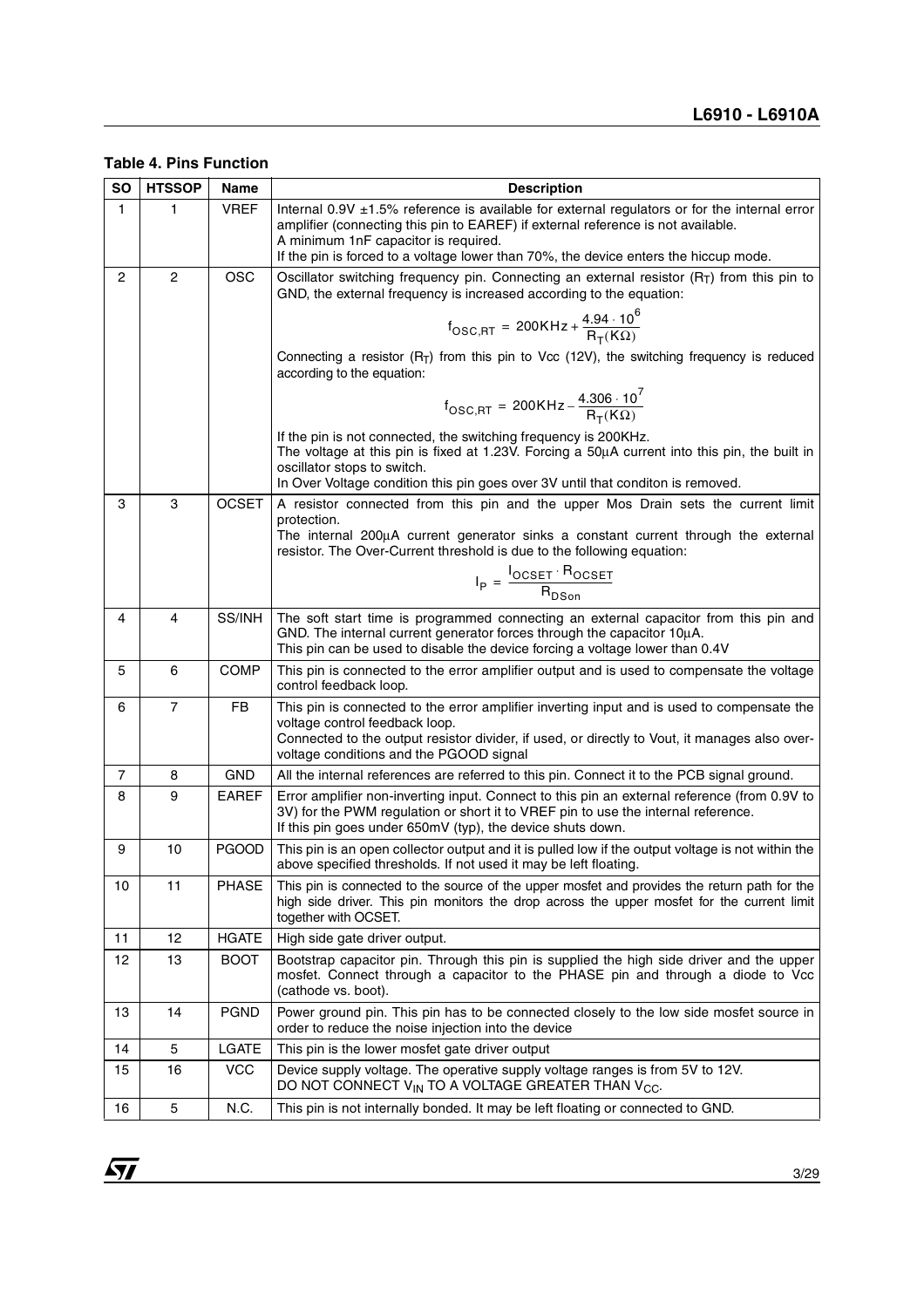#### **L6910 - L6910A**

| Symbol                    | Parameter                                                 | <b>Test Condition</b>                                                        | Min          | <b>Typ</b>     | Max          | Unit              |
|---------------------------|-----------------------------------------------------------|------------------------------------------------------------------------------|--------------|----------------|--------------|-------------------|
|                           | V <sub>cc</sub> SUPPLY CURRENT                            |                                                                              |              |                |              |                   |
| Icc                       | Vcc Supply current                                        | $OSC = open$ ; SS to GND                                                     | 4            | $\overline{7}$ | 9            | mA                |
| <b>POWER-ON</b>           |                                                           |                                                                              |              |                |              |                   |
|                           | Turn-On Vcc threshold                                     | $VOCSET = 4V$                                                                | 4.0          | 4.3            | 4.6          | $\vee$            |
|                           | Turn-Off Vcc threshold                                    | $VOCSET = 4V$                                                                | 3.8          | 4.1            | 4.4          | $\vee$            |
|                           | Rising VOCSET threshold                                   |                                                                              |              | 1.24           | 1.4          | V                 |
|                           | Turn On EAREF threshold                                   | $VOCSET = 4V$                                                                |              | 650            | 750          | mV                |
|                           | <b>SOFT START AND INHIBIT</b>                             |                                                                              |              |                |              |                   |
| lss                       | Soft start Current<br>S.S. current in INH condition       | $SS = 2V$<br>$SS = 0$ to 0.4V                                                | 6            | 10<br>35       | 14<br>60     | μA<br>μA          |
| <b>OSCILLATOR</b>         |                                                           |                                                                              |              |                |              |                   |
| fosc                      | Initial Accuracy                                          | $OSC = OPEN$<br>OSC = OPEN; $T_i = 0^\circ$ to 125°                          | 180<br>170   | 200            | 220<br>230   | <b>KHz</b><br>kHz |
| fosc,RT                   | <b>Total Accuracy</b>                                     | 16 K $\Omega$ < R <sub>T</sub> to GND < 200 K $\Omega$                       | $-15$        |                | 15           | $\%$              |
| $\triangle$ Vosc          | Ramp amplitude                                            |                                                                              |              | 1.9            |              | V                 |
| <b>REFERENCE</b>          |                                                           |                                                                              |              |                |              |                   |
| <b>VOUT</b>               | Output Voltage Accuracy                                   | $V_{OUT} = V_{FB}$ ; $V_{EAREF} = V_{REF}$                                   | 0.886        | 0.900          | 0.913        | v                 |
| <b>VREF</b>               | Reference Voltage                                         | $C_{REF} = 1nF$ ; $I_{REF} = 0$ to $100\mu A$                                | 0.886        | 0.900          | 0.913        | v                 |
| <b>V<sub>REF</sub></b>    | Reference Voltage                                         | $C_{REF} = 1nF$ ; T <sub>J</sub> = 0 to 125°C                                | $-2$         |                | +2           | $\%$              |
|                           | <b>ERROR AMPLIFIER</b>                                    |                                                                              |              |                |              |                   |
| <b>LEAREF</b>             | N.I. bias current                                         | $V_{EAREF} = 3V$                                                             |              | 10             |              | μA                |
|                           | <b>EAREF Input Resistance</b>                             | Vs. GND                                                                      |              | 300            |              | kΩ                |
| <b>IFB</b>                | I.I. bias current                                         | $V_{FB} = 0V$ to 3V                                                          |              | 0.01           | 0.5          | $\mu$ A           |
| $V_{CM}$                  | Common Mode Voltage                                       |                                                                              | 0.8          |                | 3            | $\vee$            |
| <b>V<sub>COMP</sub></b>   | Output Voltage                                            |                                                                              | 0.5          |                | 4            | $\vee$            |
| $G_V$                     | Open Loop Voltage Gain                                    |                                                                              | 70           | 85             |              | dB                |
| <b>GBWP</b>               | Gain-Bandwidth Product                                    |                                                                              |              | 10             |              | <b>MHz</b>        |
| <b>SR</b>                 | Slew-Rate                                                 | $COMP = 10pF$                                                                |              | 10             |              | $V/\mu s$         |
| <b>GATE DRIVERS</b>       |                                                           |                                                                              |              |                |              |                   |
| <b>HGATE</b>              | <b>High Side</b><br>Source Current                        | $V_{\text{BOOT}}$ - $V_{\text{PHASE}}$ = 12V<br>$V_{HGATE} - V_{PHASE} = 6V$ | $\mathbf{1}$ | 1.3            |              | Α                 |
| RHGATE                    | <b>High Side</b><br><b>Sink Resistance</b>                | $V_{\text{BOOT}}$ - $V_{\text{PHASE}}$ = 12V                                 |              | 2              | 4            | Ω                 |
| <b>ILGATE</b>             | Low Side Source Current                                   | $\overline{Vcc}$ = 12V; $V_{LGATE}$ = 6V                                     | 0.9          | $1.1$          |              | Α                 |
| RLGATE                    | Low Side Sink Resistance                                  | $Vcc = 12V$                                                                  |              | 1.5            | 3            | Ω                 |
|                           | Output Driver Dead Time                                   | PHASE connected to GND                                                       | 90           |                | 210          | ns                |
| <b>PROTECTIONS</b>        |                                                           |                                                                              |              |                |              |                   |
| <b>I</b> OCSET            | <b>OCSET Current Source</b>                               | $V$ OCSET = 4V                                                               | 170          | 200            | 230          | μA                |
|                           | Over Voltage Trip (V <sub>FB</sub> / V <sub>EAREF</sub> ) | V <sub>FB</sub> Rising                                                       |              | 117            | 120          | $\%$              |
| losc                      | <b>OSC Sourcing Current</b>                               | $\overline{V_{FB}}$ > OVP Trip                                               | 15           | 30             |              | mA                |
| <b>POWER GOOD</b>         |                                                           |                                                                              |              |                |              |                   |
|                           | Upper Threshold (V <sub>FB</sub> / V <sub>EAREF</sub> )   | V <sub>FB</sub> Rising                                                       | 108          | 110            | 112          | $\%$              |
|                           | Lower Threshold (V <sub>FB</sub> / V <sub>EAREF</sub> )   | <b>V<sub>FB</sub></b> Falling                                                | 88           | 90             | 92           | $\%$              |
|                           | Hysteresis (VFB / VEAREF)                                 | Upper and Lower threshold                                                    |              | 2              |              | $\%$              |
| V <sub>PGOOD</sub>        | PGOOD Voltage Low                                         | $I_{PGOOD} = -4mA$                                                           |              | 0.4            |              | V                 |
| <b>I</b> <sub>PGOOD</sub> | Output Leakage Current                                    | $V_{PGOOD} = 6V$                                                             |              | 0.2            | $\mathbf{1}$ | $\mu$ A           |
|                           |                                                           |                                                                              |              |                |              |                   |

**Table 5. Electrical Characteristics** ( $V_{cc}$  = 12V,  $T_J$  =25°C unless otherwise specified)

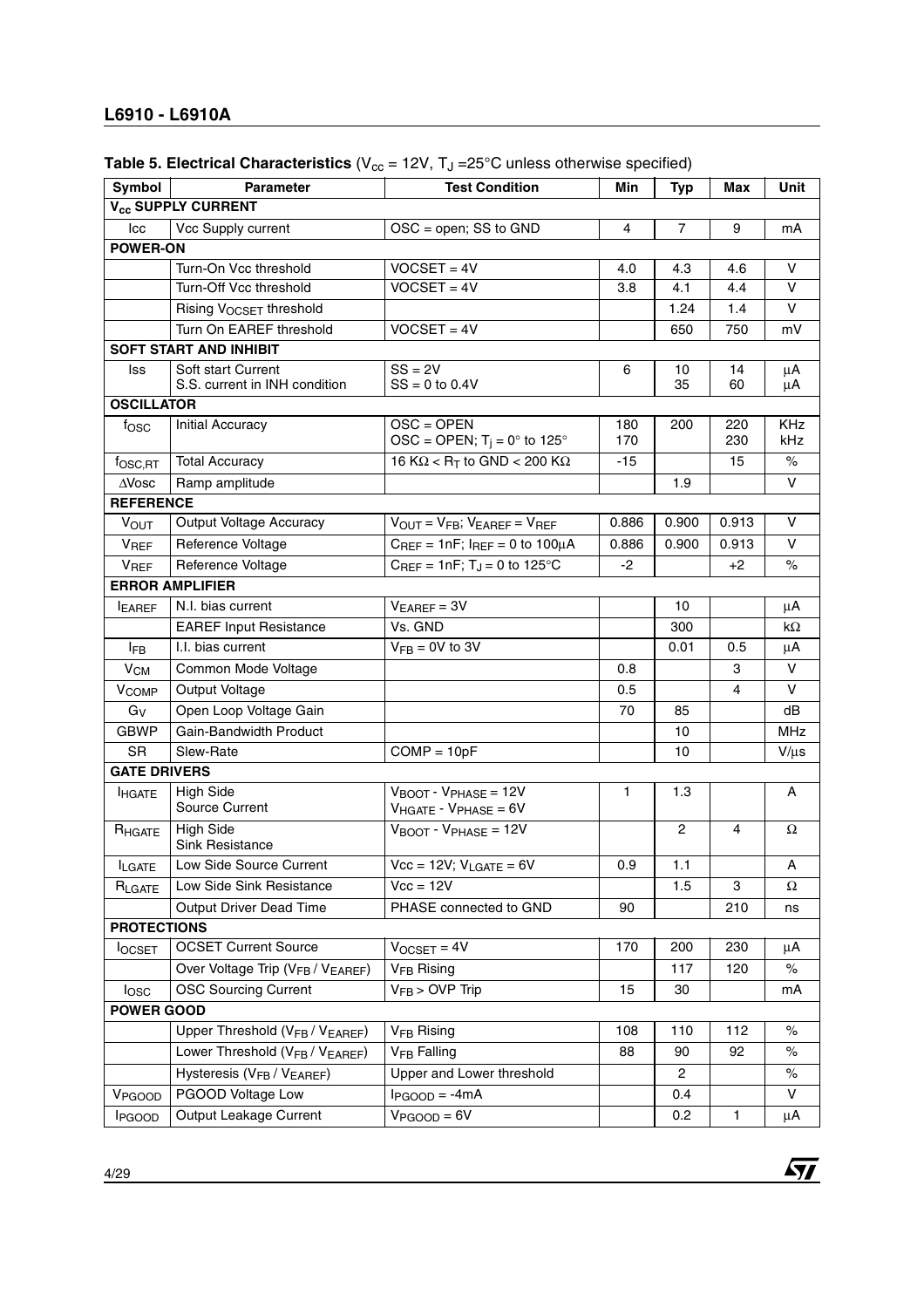### **4 DEVICE DESCRIPTION**

The device is an integrated circuit realized in BCD technology. The controller provides complete control logic and protection for a high performance step-down DC-DC converter. It is designed to drive N Channel Mosfets in a synchronous-rectified buck topology. The output voltage of the converter can be precisely regulated down to 900mV with a maximum tolerance of ±1.5% when the internal reference is used (simply connecting together EAREF and VREF pins). The device allows also using an external reference (0.9V to 3V) for the regulation. The device provides voltage-mode control with fast transient response. It includes a 200kHz free-running oscillator that is adjustable from 50kHz to 1MHz. The error amplifier features a 10MHz gain-bandwidth product and 10V/µs slew rate that permits to realize high converter bandwidth for fast transient performance. The PWM duty cycle can range from 0% to 100%. The device protects against over-current conditions entering in HICCUP mode. The device monitors the current by using the  $r_{DS(ON)}$  of the upper MOSFET(s) that eliminates the need for a current sensing resistor. The device is available in SO16 narrow package.

#### **4.1 Oscillator**

The switching frequency is internally fixed to 200kHz. The internal oscillator generates the triangular waveform for the PWM charging and discharging with a constant current an internal capacitor. The current delivered to the oscillator is typically 50 $\mu$ A (F<sub>sw</sub> = 200KHz) and may be varied using an external resistor (R<sub>T</sub>) connected between OSC pin and GND or  $V_{CC}$ . Since the OSC pin is maintained at fixed voltage (typ. 1.235V), the frequency is varied proportionally to the current sunk (forced) from (into) the pin.

In particular connecting  $R<sub>T</sub>$  vs. GND the frequency is increased (current is sunk from the pin), according to the following relationship:

$$
f_{\text{OSC,RT}} = 200\,\text{KHz} + \frac{4.94 \cdot 10^6}{\text{R}_{\text{T}}(\text{K}\Omega)}
$$

Connecting  $R_T$  to  $V_{CC}$  = 12V or to  $V_{CC}$  = 5V the frequency is reduced (current is forced into the pin), according to the following relationships:

$$
f_{\text{OSC,RT}} = 200\text{KHz} - \frac{4.306 \cdot 10^7}{\text{R}_{\text{T}}(\text{K}\Omega)}
$$
  $V_{\text{CC}} = 12\text{V}$ 

$$
f_{\text{OSC,RT}} = 200 \text{K} \text{Hz} - \frac{15 \cdot 10^6}{\text{R}_{\text{T}}(\text{K}\Omega)}
$$
  $V_{\text{CC}} = 5 \text{V}$ 

Switching frequency variation vs. RT are repeated in Fig. 4.

Note that forcing a 50µA current into this pin, the device stops switching because no current is delivered to the oscillator.

#### **Figure 4.**



57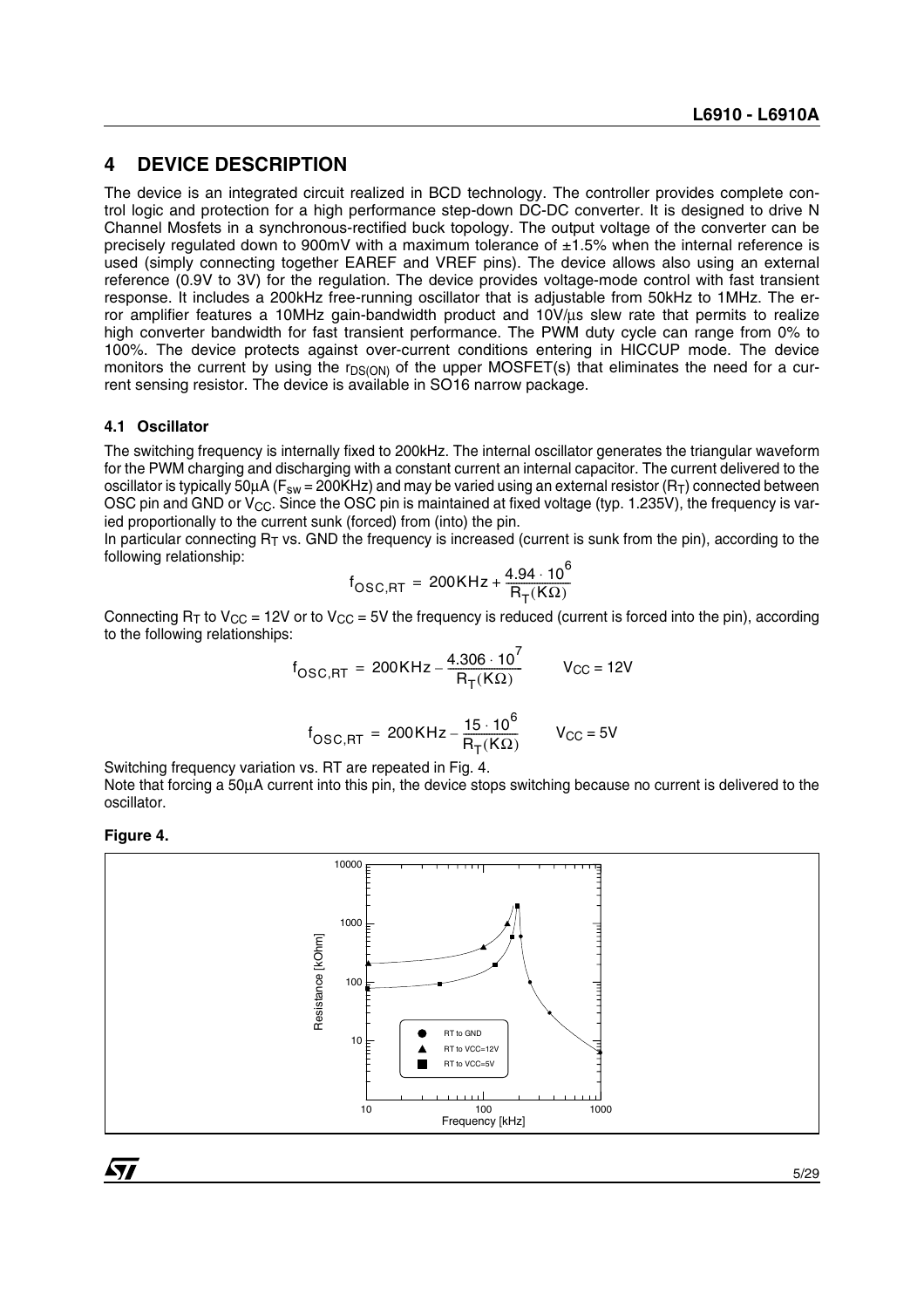#### **4.2 Reference**

A precise ±1.5% 0.9V reference is available. This reference must be filtered with 1nF ceramic capacitor to avoid instability in the internal linear regulator. It is able to deliver up to 100µA and may be used as reference for the device regulation and also for other devices. If forced under 70% of its nominal value, the device enters in Hiccup mode until this condition is removed.

Through the EAREF pin the reference for the regulation is taken. This pin directly connects the non-inverting input of the error amplifier. An external reference (or the internal  $0.9V \pm 1.5$ %) may be used. The input for this pin can range from 0.9V to 3V. It has an internal pull-down (300kΩ resistor) that forces the device shutdown if no reference is connected (pin floating). However the device is shut down if the voltage on the EAREF pin is lower than 650mV (typ).

#### **4.3 Soft Start**

At start-up a ramp is generated charging the external capacitor C<sub>SS</sub> with an internal current generator. The initial value for this current is of 35µA and speeds-up the charge of the capacitor up to 0.5V. After that it becames 10µA until the final charge value of approximatively 4V.

When the voltage across the soft start capacitor ( $V_{SS}$ ) reaches 0.5V the lower power MOS is turned on to discharge the output capacitor. As  $V_{SS}$  reaches 1.1V (i.e. the oscillator triangular wave inferior limit) also the upper MOS begins to switch and the output voltage starts to increase.

No switching activity is observable if SS is kept lower than 0.5V and both mosfets are off.

If VCC and OCSET pins are not above their own turn-on thresholds and  $V_{\text{FARFF}}$  is not above 650mV, the Soft-Start will not take place, and the relative pin is internally shorted to GND. During normal operation, if any undervoltage is detected on one of the two supplies, the SS pin is internally shorted to GND and so the SS capacitor is rapidly discharged.



#### **Figure 5. Soft Start (with Reference Present)**

#### **4.4 Driver Section**

The driver capability on the high and low side drivers allows using different types of power MOS (also multiple MOS to reduce the  $R_{DSON}$ , maintaining fast switching transition.

The low-side mos driver is supplied directly by Vcc while the high-side driver is supplied by the BOOT pin.

Adaptative dead time control is implemented to prevent cross-conduction and allow to use several kinds of mosfets. The upper mos turn-on is avoided if the lower gate is over about 200mV while the lower mos turn-on is

**Ayy**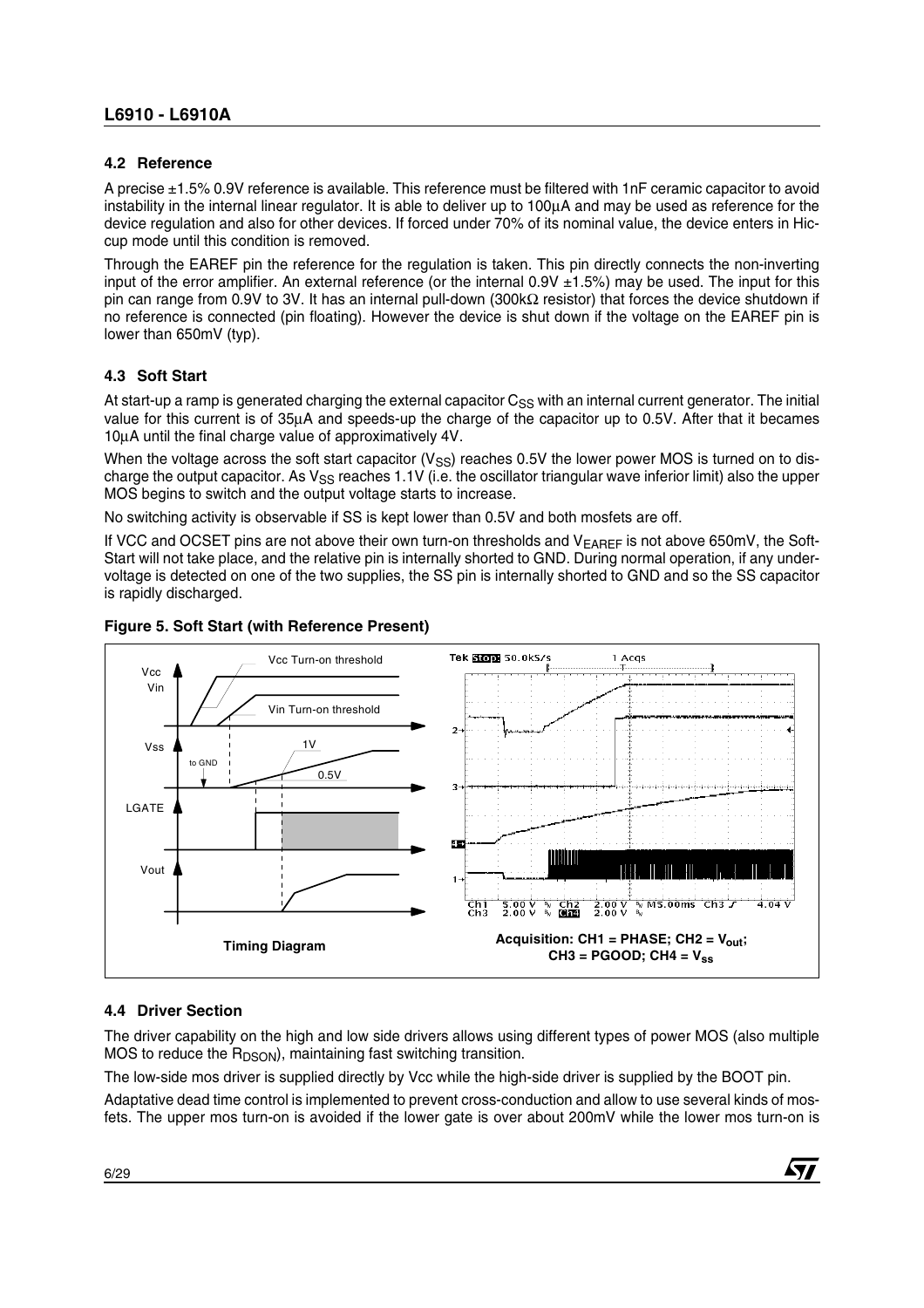avoided if the PHASE pin is over about 500mV. The lower mos is in any case turned-on after 200ns from the high side turn-off.

The peak current is shown for both the upper (fig. 6) and the lower (fig. 7) driver at 5V and 12V. A 3.3nF capacitive load has been used in these measurements.

For the lower driver, the source peak current is 1.1A @  $V_{CC}$  = 12V and 500mA @  $V_{CC}$  = 5V, and the sink peak current is 1.3A @  $V_{CC}$  = 12V and 500mA @  $V_{CC}$  = 5V.

Similarly, for the upper driver, the source peak current is 1.3A @ Vboot-Vphase = 12V and 600mA @ Vboot-Vphase = 5V, and the sink peak current is 1.3A @ Vboot-Vphase =12V and 550mA @ Vboot-Vphase = 5V.

**Figure 6. High Side Driver Peak Current. Vboot-Vphase = 12V (right) Vboot-Vphase = 5V (left)**



Figure 7. Low Side Driver Peak Current. V<sub>CC</sub> = 12V (right) V<sub>CC</sub> = 5V (left)



#### **4.5 Monitoring and Protections**

The output voltage is monitored by means of pin FB. If it is not within  $\pm 10\%$  (typ.) of the programmed value, the powergood output is forced low.

The device provides overvoltage protection, when the voltage sensed on pin FB reaches a value 17% (typ.) greater than the reference the OSC pin is forced high (3V typ.) and the lower driver is turned on as long as the over-voltage is detected.

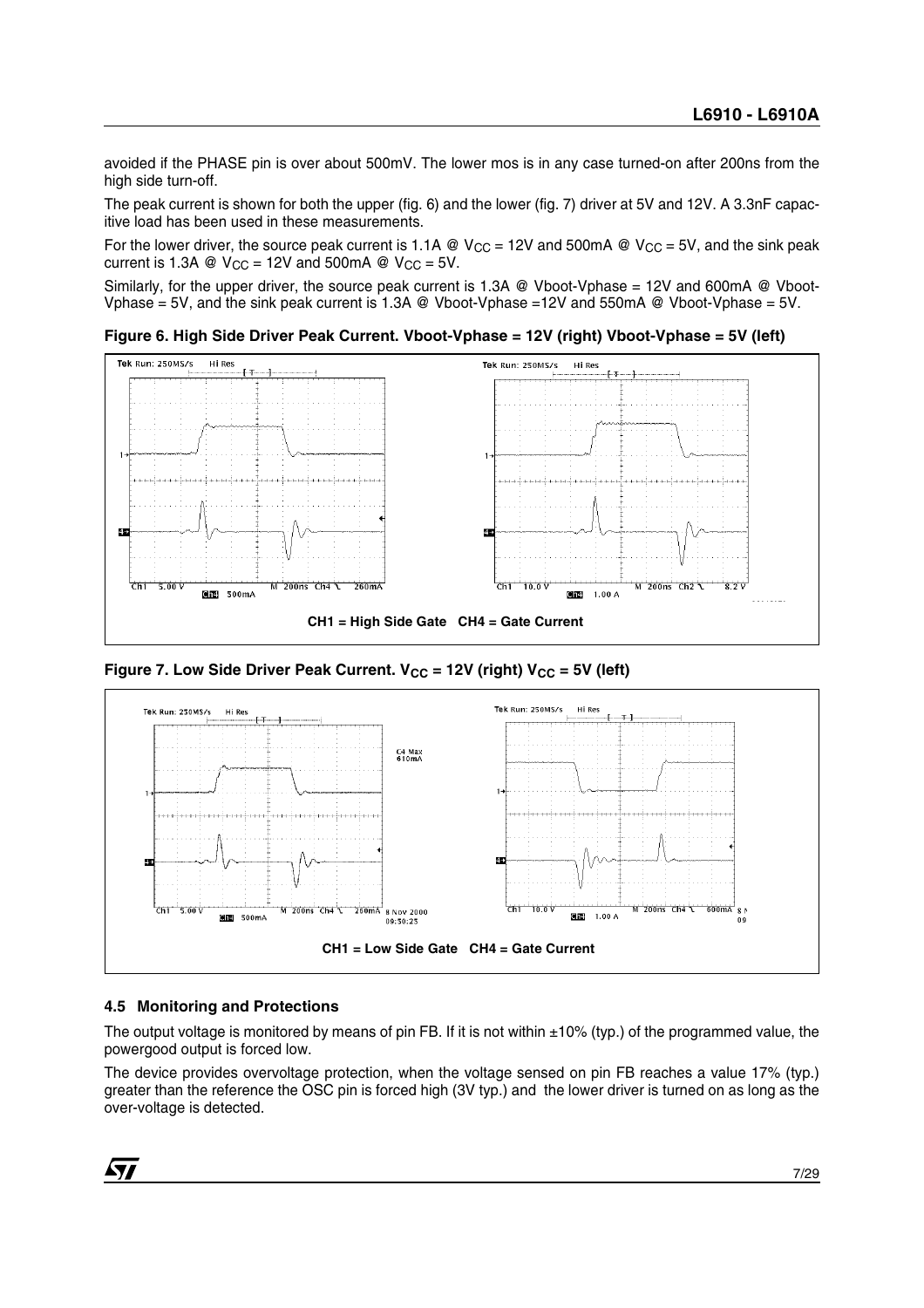Overcurrent protection is performed by the device comparing the drop across the high side MOS, due to the  $R_{DSON}$ , with the voltage across the external resistor ( $R_{OCS}$ ) connected between the OCSET pin and drain of the upper MOS. Thus the overcurrent threshold  $(\vert p \vert)$  can be calculated with the following relationship:

$$
I_{P} = \frac{R_{OCS} \cdot I_{OCS}}{R_{dSDN}}
$$

Where the typical value of  $I_{OCS}$  is 200 $\mu$ A. To calculate the  $R_{OCS}$  value it must be considered the maximum RdsON (also the variation with temperature) and the minimum value of IOCS. To avoid undesirable trigger of overcurrent protection this relationship must be satisfied:

$$
I_P \ge I_{\text{OUTMAX}} + \frac{\Delta I}{2} = I_{\text{PEAK}}
$$

Where  $\Delta I$  is the inductance ripple current and  $I_{\text{OUTMAX}}$  is the maximum output current.

In case of over current detectionthe soft start capacitor is discharged with constant current (10µA typ.) and when the SS pin reaches 0.5V the soft start phase is restarted. During the soft start the over-current protection is always active and if such kind of event occurs, the device turns off both mosfets, and the SS capacitor is discharged again (after reaching the upper threshold of about 4V). The system is now working in HICCUP mode, as shown in figure 8. After removing the cause of the over-current, the device restart working normally without power supplies turn off and on.





 $\sqrt{1}$ 



#### **4.6 Inductor Design**

The inductance value is defined by a compromise between the transient response time, the efficiency, the cost and the size. The inductor has to be calculated to sustain the output and the input voltage variation to maintain the ripple current ∆IL between 20% and 30% of the maximum output current. The inductance value can be calculated with this relationship:

$$
L = \frac{V_{IN} - V_{OUT}}{f_{sw} \cdot \Delta I_L} \cdot \frac{V_{OUT}}{V_{IN}}
$$

Where f<sub>SW</sub> is the switching frequency, V<sub>IN</sub> is the input voltage and V<sub>OUT</sub> is the output voltage. Figure 9 shows the ripple current vs. the output voltage for different values of the inductor, with  $V_{IN} = 5V$  and  $V_{IN} = 12V$ .

Increasing the value of the inductance reduces the ripple current but, at the same time, reduces the converter response time to a load transient. If the compensation network is well designed, the device is able to open or close the duty cycle up to 100% or down to 0%. The response time is now the time required by the inductor to change its current from initial to final value. Since the inductor has not finished its charging time, the output current is supplied by the output capacitors. Minimizing the response time can minimize the output capacitance required.

8/29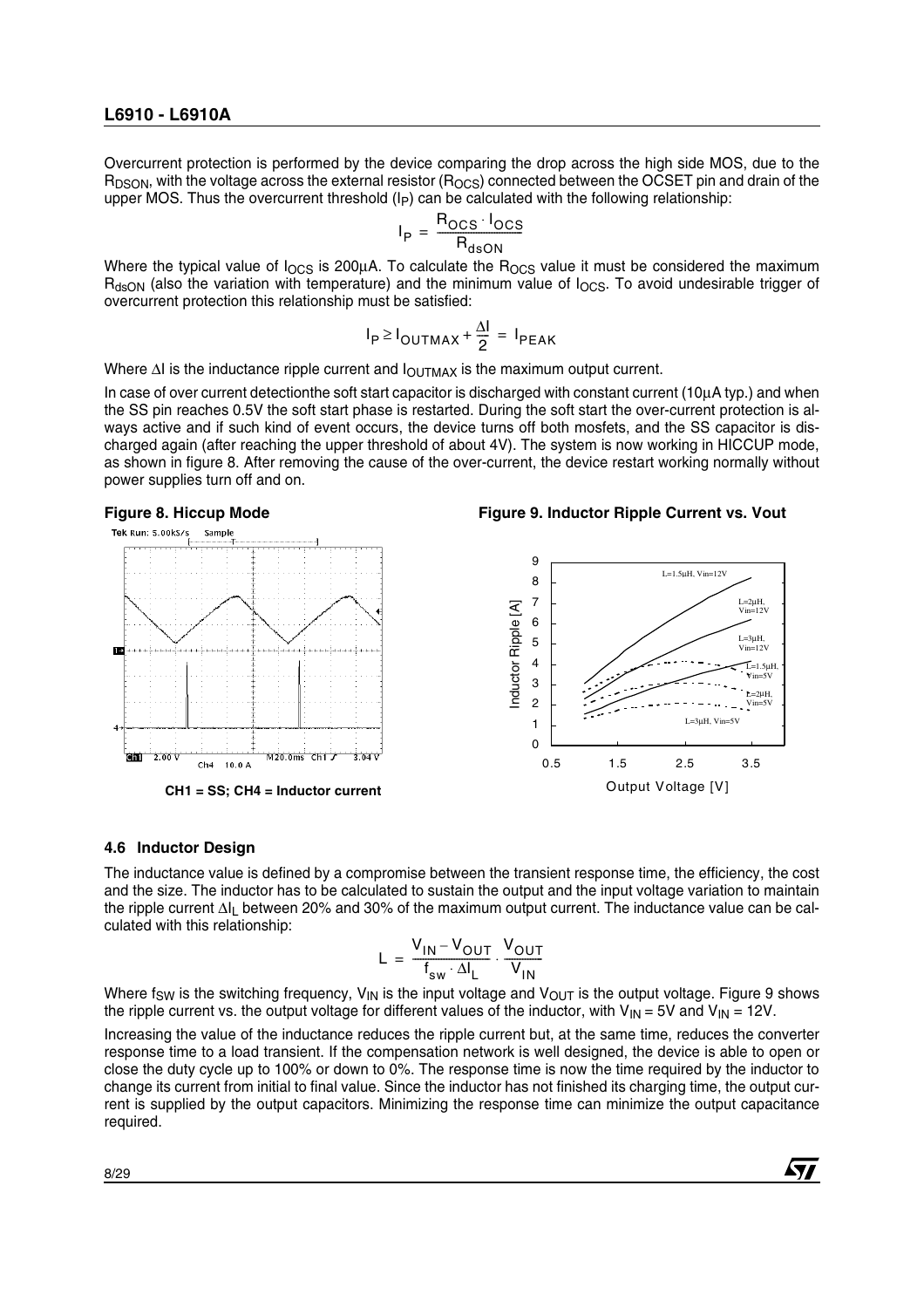The response time to a load transient is different for the application or the removal of the load: if during the application of the load the inductor is charged by a voltage equal to the difference between the input and the output voltage, during the removal it is discharged only by the output voltage. The following expressions give approximate response time for ∆I load transient in case of enough fast compensation network response:

$$
t_{application} = \frac{L \cdot \Delta I}{V_{IN} - V_{OUT}}
$$
  $t_{removal} = \frac{L \cdot \Delta I}{V_{OUT}}$ 

The worst condition depends on the input voltage available and the output voltage selected. Anyway the worst case is the response time after removal of the load with the minimum output voltage programmed and the maximum input voltage available.

#### **4.7 Output Capacitor**

The output capacitor is a basic component for the fast response of the power supply. In fact, during load transient, for first few microseconds they supply the current to the load. The controller recognizes immediately the load transient and sets the duty cycle at 100%, but the current slope is limited by the inductor value. The output voltage has a first drop due to the current variation inside the capacitor (neglecting the effect of the ESL):

$$
\Delta V_{OUT} = \Delta I_{OUT} \cdot ESR
$$

A minimum capacitor value is required to sustain the current during the load transient without discharge it. The voltage drop due to the output capacitor discharge is given by the following equation:

$$
\Delta V_{OUT} = \frac{\Delta I_{OUT}^2 \cdot L}{2 \cdot C_{OUT} \cdot (V_{INMIN} \cdot D_{MAX} - V_{OUT})}
$$

Where  $D_{MAX}$  is the maximum duty cycle value that is 100%. The lower is the ESR, the lower is the output drop during load transient and the lower is the output voltage static ripple.

#### **4.8 Input Capacitor**

The input capacitor has to sustain the ripple current produced during the on time of the upper MOS, so it must have a low ESR to minimize the losses. The rms value of this ripple is:

$$
I_{rms} = I_{OUT} \sqrt{D \cdot (1 - D)}
$$

Where D is the duty cycle. The equation reaches its maximum value with  $D = 0.5$ . The losses in worst case are:

$$
P = ESR \cdot I_{rms}^2
$$

#### **4.9 Compensation Network Design**

The control loop is a voltage mode (figure 10). The output voltage is regulated to the input Reference voltage level (EAREF). The error amplifier output  $V_{\text{COMP}}$  is then compared with the oscillator triangular wave to provide a pulse-width modulated (PWM) wave with an amplitude of  $V_{IN}$  at the PHASE node. This wave is filtered by the output filter. The modulator transfer function is the small-signal transfer function of  $V_{\text{OUT}}/V_{\text{COMP}}$ . This function has a double pole at frequency  $F_{LC}$  depending on the L-C<sub>out</sub> resonance and a zero at F<sub>ESR</sub> depending on the output capacitor ESR. The DC Gain of the modulator is simply the input voltage  $V_{\text{IN}}$  divided by the peak-to-peak oscillator voltage ∆V<sub>OSC</sub>.

*ky*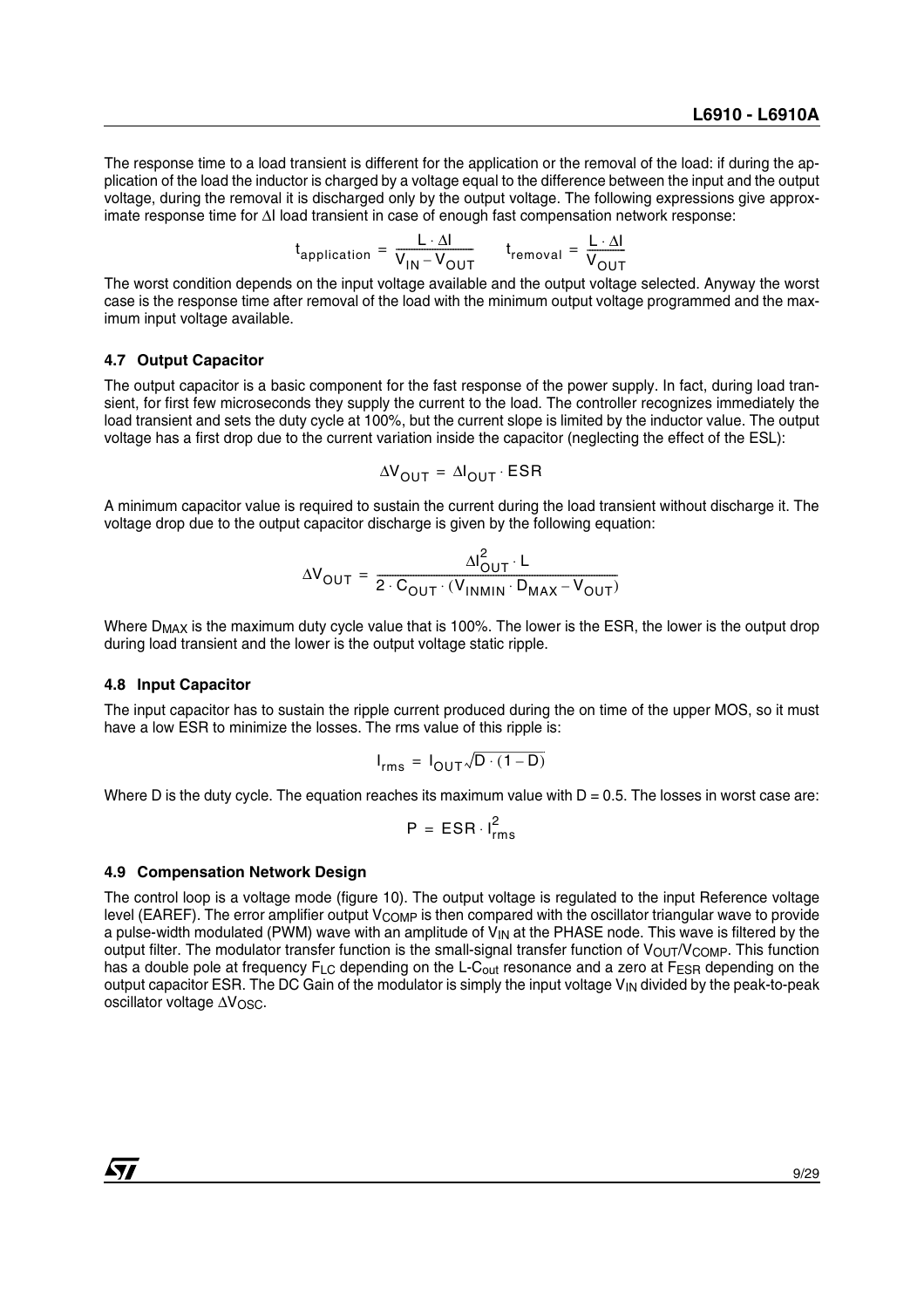#### **Figure 10. Compensation Network**



The compensation network consists in the internal error amplifier and the impedance networks Z<sub>IN</sub> (R3, R4 and C20) and ZFB (R5, C18 and C19). The compensation network has to provide a closed loop transfer function with the highest 0dB crossing frequency to have fast response (but always lower than fsw/10) and the highest gain in DC conditions to minimize the load regulation.

A stable control loop has a gain crossing with -20dB/decade slope and a phase margin greater than 45°. Include worst-case component variations when determining phase margin.

To locate poles and zeroes of the compensation networks, the following suggestions may be used:

Modulator singularity frequencies:

$$
\omega_{LC} = \frac{1}{\sqrt{L \cdot C_{OUT}}} \qquad \qquad \omega_{ESR} = \frac{1}{ESR \cdot C_{OUT}}
$$

Compensation network singularity frequency:

$$
\omega_{P1} = \frac{1}{R5 \cdot \left(\frac{C18 \cdot C19}{C18 + C19}\right)} \qquad \omega_{P2} = \frac{1}{R4 \cdot C20}
$$

$$
\omega_{Z1} = \frac{1}{R5 \cdot C19} \qquad \omega_{Z2} = \frac{1}{(R3 + R4) \cdot C20}
$$

57

- Put the gain R5/R3 in order to obtain the desired converter bandwidth;
- Place  $\omega_{Z1}$  before the output filter resonance  $\omega_{L}$ .
- Place  $ω_{72}$  at the output filter resonance ω<sub>LC</sub>;
- Place  $\omega_{P1}$  at the output capacitor ESR zero  $\omega_{ESR}$ ;
- $-$  Place  $\omega_{P2}$  at one half of the switching frequency;
- Check the loop gain considering the error amplifier open loop gain.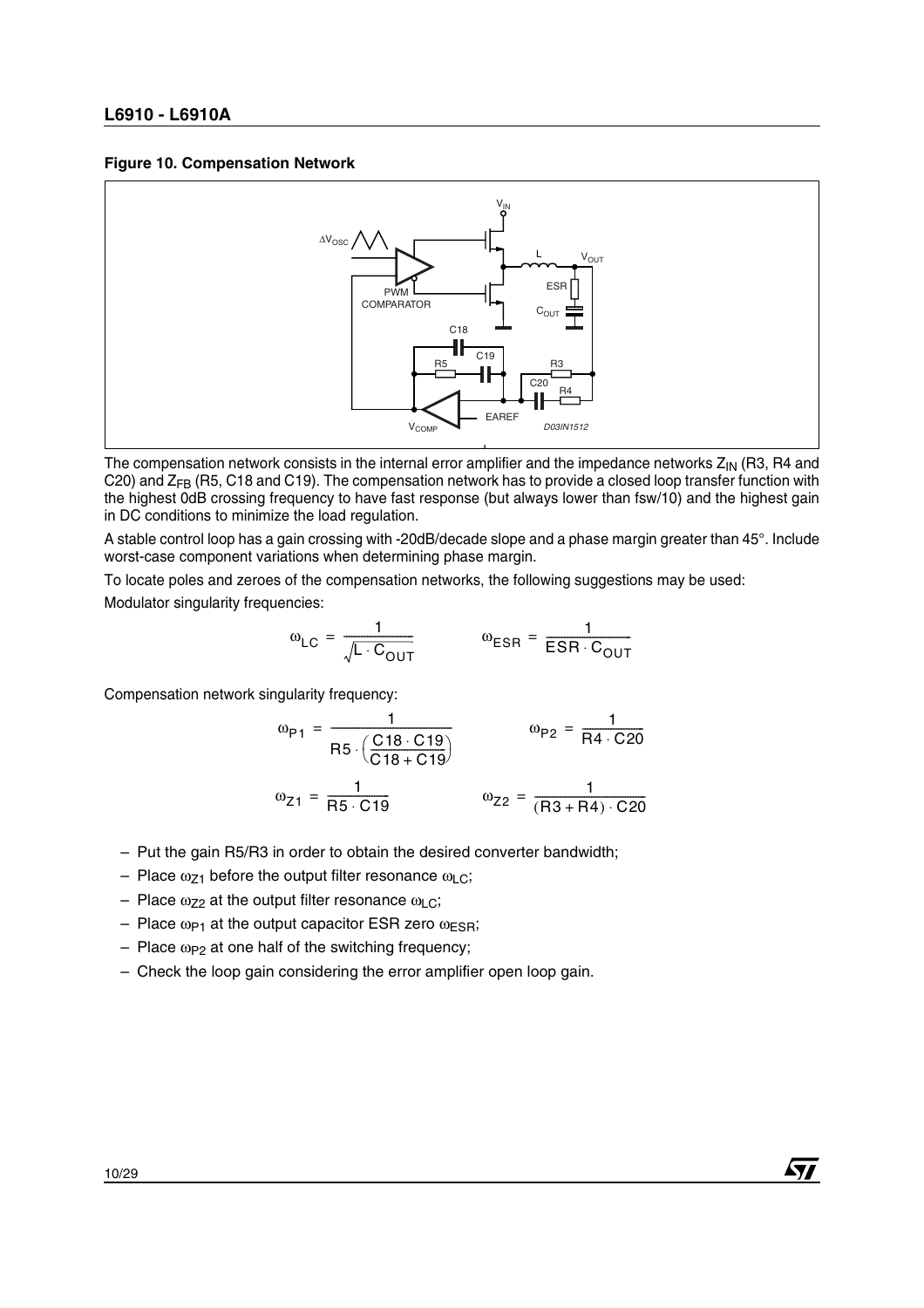



### **5 15A DEMO BOARD DESCRIPTION**

The demo board shows the operation of the device in a general purpose application. This evaluation board allows voltage adjustability from 0.9V to 5V through the switches S2-S5 according to the reported table when the internal 0.9V reference is used (G1 closed). Output current in excess of 20A can be reached dependently on the kind of mosfet used: up to three SO8 mosfet may be used for both High side and Low side switches. External reference may be used for the regulation simply leaving open G1 and the switches S2-S5. The device may also be disabled with the switch S1. The  $V_{CC}$  input rail supplies the device while the power conversion starts from the  $V_{\text{IN}}$  input rail. The device is also able to operate with a single supply voltage; in this case the jumper G2 has to be closed and a 5V to 12V input can be directly connected to the  $V_{\text{IN}}$  input. The four layers demo board's copper thickness is of 70µm in order to minimize conduction losses considering the high current that the circuit is able to deliver. The PGOOD signal is used as a logic level and it's been pulled up to  $V_{\text{IN}}$  because there's no other appropriate voltage available on the demo board. **In case of input voltage higher than 7V (PGOOD Pin Maximum Absolute Rating) a 5V reference is required.** Figure 12 shows the demo board's schematic circuit



**Figure 12. 15A Demo Board Schematic**

 $\sqrt{27}$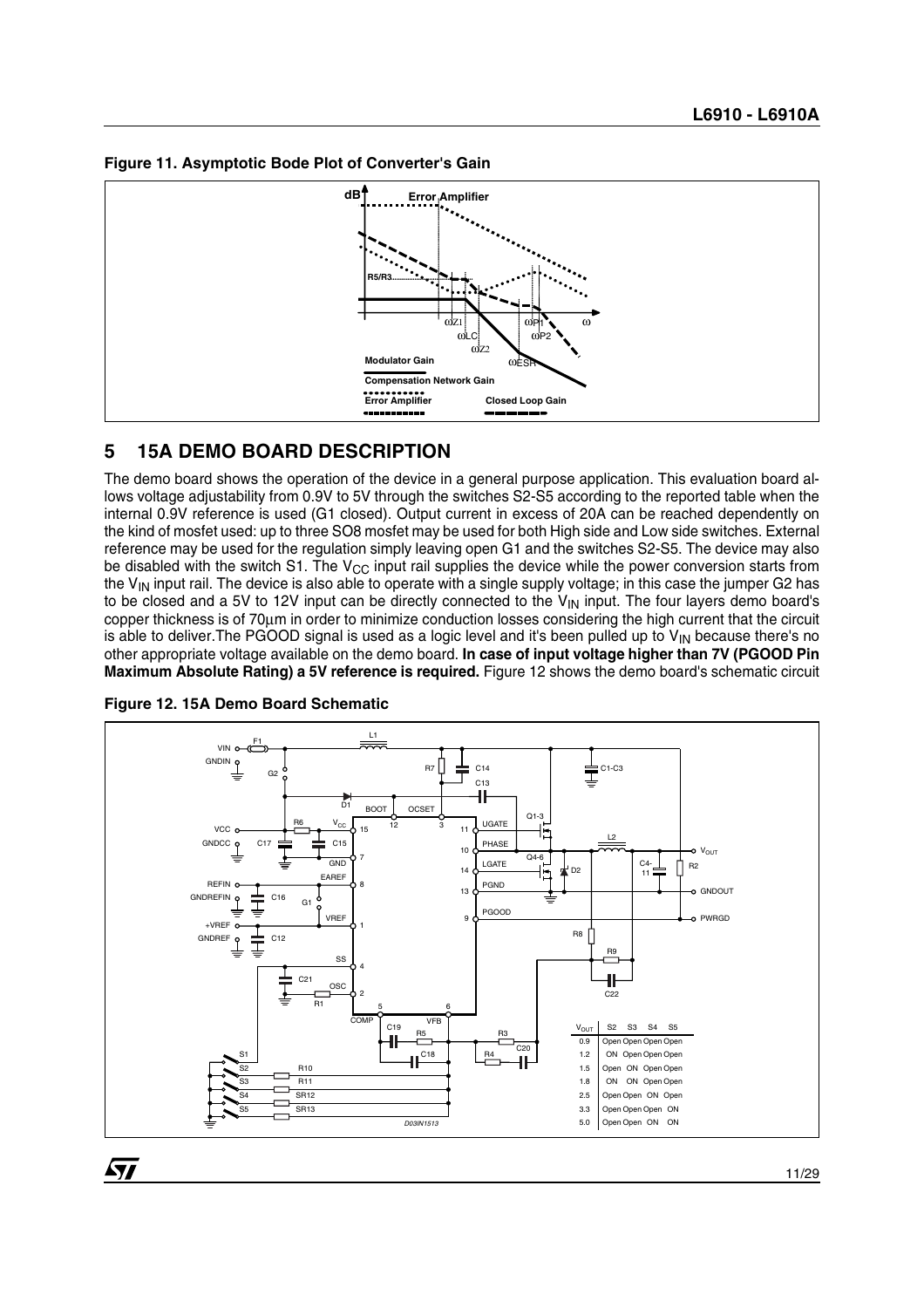#### **Table 6. Part List**

| Reference             | <b>Description</b>           | <b>Manufacturer</b>      |                       |
|-----------------------|------------------------------|--------------------------|-----------------------|
| R <sub>1</sub>        | N.C                          | <b>NEOHM</b>             |                       |
| R <sub>2</sub>        | 10K<br>5% 125mW              | <b>NEOHM</b>             | <b>SMD 0805</b>       |
| R <sub>3</sub>        | 4.7K<br>5% 125mW             | <b>NEOHM</b>             | <b>SMD 0805</b>       |
| R <sub>4</sub>        | 1KOhm 5% 125mW               | <b>NEOHM</b>             | <b>SMD 0805</b>       |
| R <sub>5</sub>        | 2.7K<br>5% 125mW             | <b>NEOHM</b>             | <b>SMD 0805</b>       |
| R <sub>6</sub>        | 100hm 5% 125mW               | <b>NEOHM</b>             | <b>SMD 0805</b>       |
| R7                    | 5100hm 5% 125mW              | <b>NEOHM</b>             | <b>SMD 0805</b>       |
| R <sub>8</sub>        | N.C                          |                          |                       |
| R <sub>9</sub>        | 0 Ohm                        |                          | <b>SMD 0805</b>       |
| R <sub>10</sub>       | 14K<br>5% 125mW              | <b>NEOHM</b>             | <b>SMD 0805</b>       |
| R <sub>11</sub>       | 5% 125mW<br>6.98K            | <b>NEOHM</b>             | <b>SMD 0805</b>       |
| R <sub>12</sub>       | 5% 125mW<br>2.61K            | <b>NEOHM</b>             | <b>SMD 0805</b>       |
| R <sub>13</sub>       | 5 5% 125mW<br>1.74K          | <b>NEOHM</b>             | <b>SMD 0805</b>       |
| C1, C3                | $100 \mu F - 20 V$           | OSCON 20SA100M           | <b>RADIAL 10X10.5</b> |
| C9, C10               | 330µF - 6.3V                 | POSCAP 6TPB330M          | SMD7343               |
| C12, C13,<br>C15, C21 | 100 <sub>n</sub> F           | <b>KEMET</b>             | <b>SMD0805</b>        |
| C <sub>14</sub>       | 1nF                          | <b>KEMET</b>             | SMD0805               |
| $\overline{C16}$      | 100nF                        | <b>KEMET</b>             |                       |
| $\overline{C17}$      | $4.7 \mu F - 16V$            | <b>AUX</b>               | SMA6032               |
| $\overline{C18}$      | 1.5nF                        | <b>KEMET</b>             | SMD0805               |
| C <sub>19</sub>       | 15nF                         | <b>KEMET</b>             | SMD0805               |
| C20                   | 47nF                         | <b>KEMET</b>             | SMD0805               |
| C <sub>22</sub>       | N.C                          |                          |                       |
| L1                    | Short                        |                          |                       |
| L2                    | 3µH (T50-52B Core, 7T AWG15) | <b>MICROMETALS</b>       |                       |
| Q2,Q3,Q4,Q6           | STS11NF30L                   | <b>ST</b>                | SO <sub>8</sub>       |
| D <sub>1</sub>        | 1N4148                       |                          | SOT <sub>23</sub>     |
| D <sub>2</sub>        | STPS2L25U                    | $\overline{\mathsf{ST}}$ | <b>SMB</b>            |
| $\overline{U}$ 1      | Device L6910                 | $\overline{\text{ST}}$   | SO16Narrow            |
| F1                    | Short                        |                          |                       |
| <b>SWITCH</b>         | DIP SWITCH 6 POS.            |                          |                       |

### **Table 7. Other Inductor Manufacturer**

| <b>Manufacturer</b> | <b>Series</b>   | Inductor Value (uH) | <b>Saturation Current (A)</b> |
|---------------------|-----------------|---------------------|-------------------------------|
| WÜRTH ELEKTRONIK    | 744318          | 1.8 to 2.7          | 16 to 20                      |
| PANASONIC           | ETQP6F1R8FA     | 1.8                 | 20                            |
| <b>SUMIDA</b>       | CDEP134-2R7MC-H | 2.7                 | 15                            |

 $\sqrt{1}$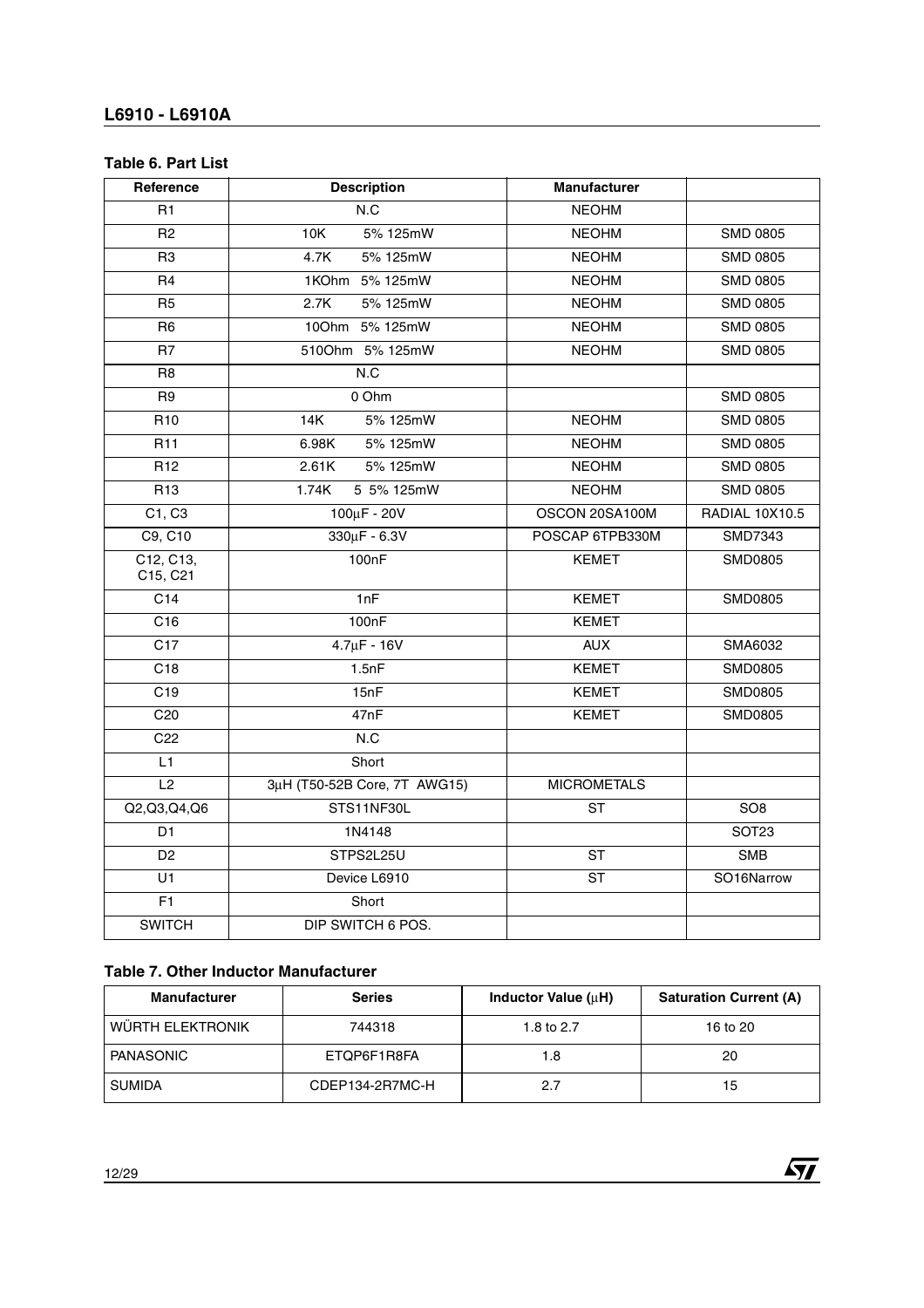**Figure 13. PCB and Components Layouts**



**Figure 14. PCB and Components Layouts**



**Figure 15. Efficiency vs Output Current**

 $\sqrt{11}$ 



13/29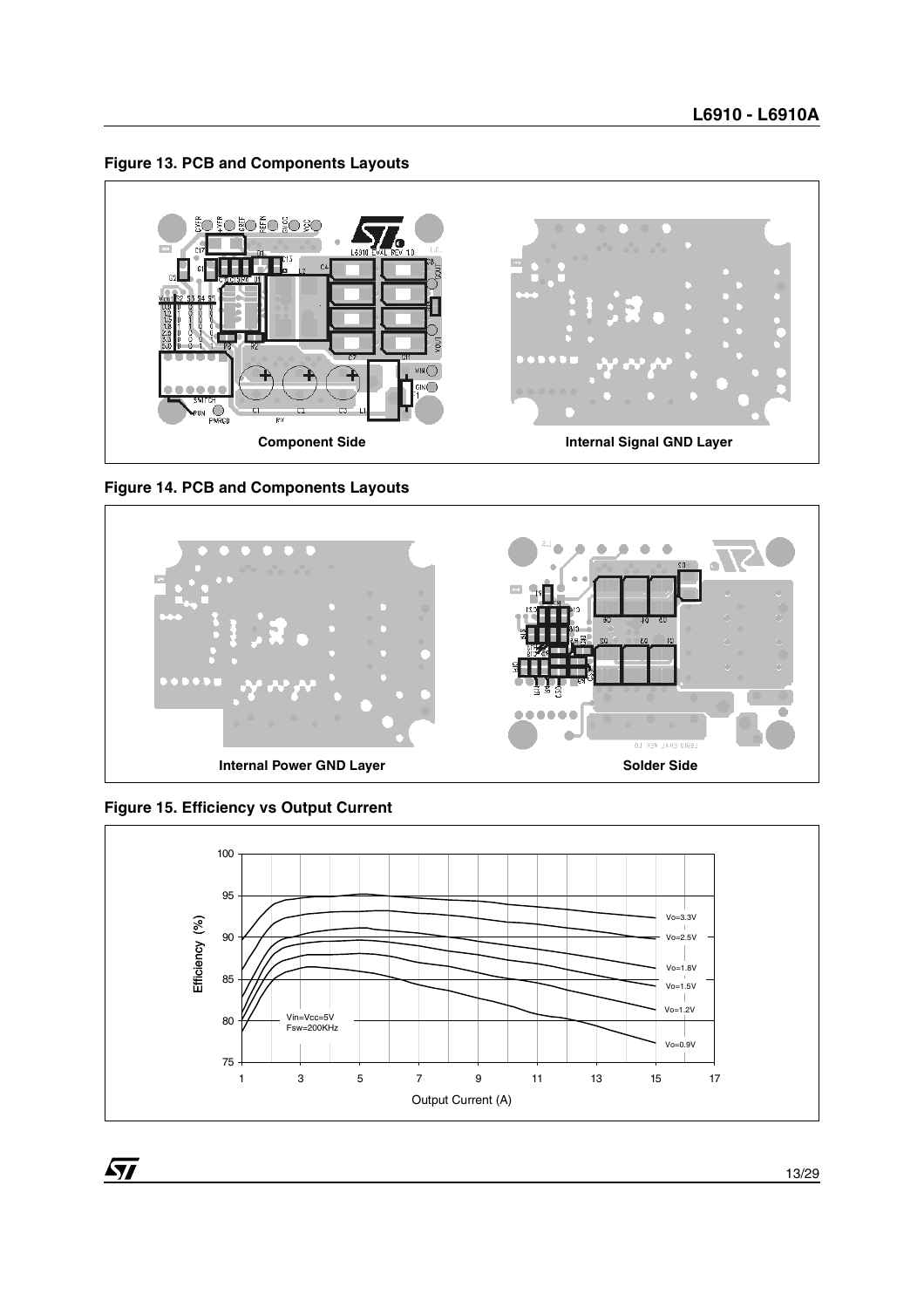#### **Figure 16. Efficiency vs Output Current**



### **6 COMPONENTS SELECTION**

#### **6.1 Inductor Selection**

To select the right inductor value, the application conditions must be fixed. For example we can consider: Vin=12V Vout =3.3V Iout=15A

Considering a ripple of approximately 25% to 30% of Iout, the inductor value will be L=3 µH.

An iron powder core (TO50-52B) with 7 windings has been chosen.

#### **6.2 Output Capacitors**

2 POSCAP capacitors, model 6TPB330M, have been chosen, with a maximum ERS equal to 40mΩ each. Therefore, the resultant ESR is of 20mΩ. Considering a current ripple of 4A, the output voltage ripple is:

$$
\Delta\text{Vout} = 4 \cdot 0.02 = 80 \text{mV}
$$

#### **6.3 Input Capacitors**

For  $I_{\text{OUT}}$  = 15A and D = 0.5 (worst case for input current ripple), the RMS current of the input capacitor is equal to 7.5A.

Two OSCON electrolytic capacitors 6SP680M, with a maximum ESR equal to 13mΩ, have been chosen to sustain the ripple. Therefore, the resultant ESR is equal to  $13m\Omega/2 = 6.5m\Omega$ . The losses, in worst case, are:

$$
P = ESR \cdot l^2 \text{rms} = 366 \text{mW}
$$

#### **6.4 Over-Current Protection**

The current limit can be set to approximately 20A. Substituting the demo board parameters in the relationship reported in the relative section, ( $\log_{\text{CMIN}} = 170 \mu\text{A}$ ; IP = 20A; R<sub>DSONMAX</sub> = 9m $\Omega$  / 2=4.5m $\Omega$ ) it results that  $R_{OCS} = 510\Omega$ 

$$
\sqrt{1/2}
$$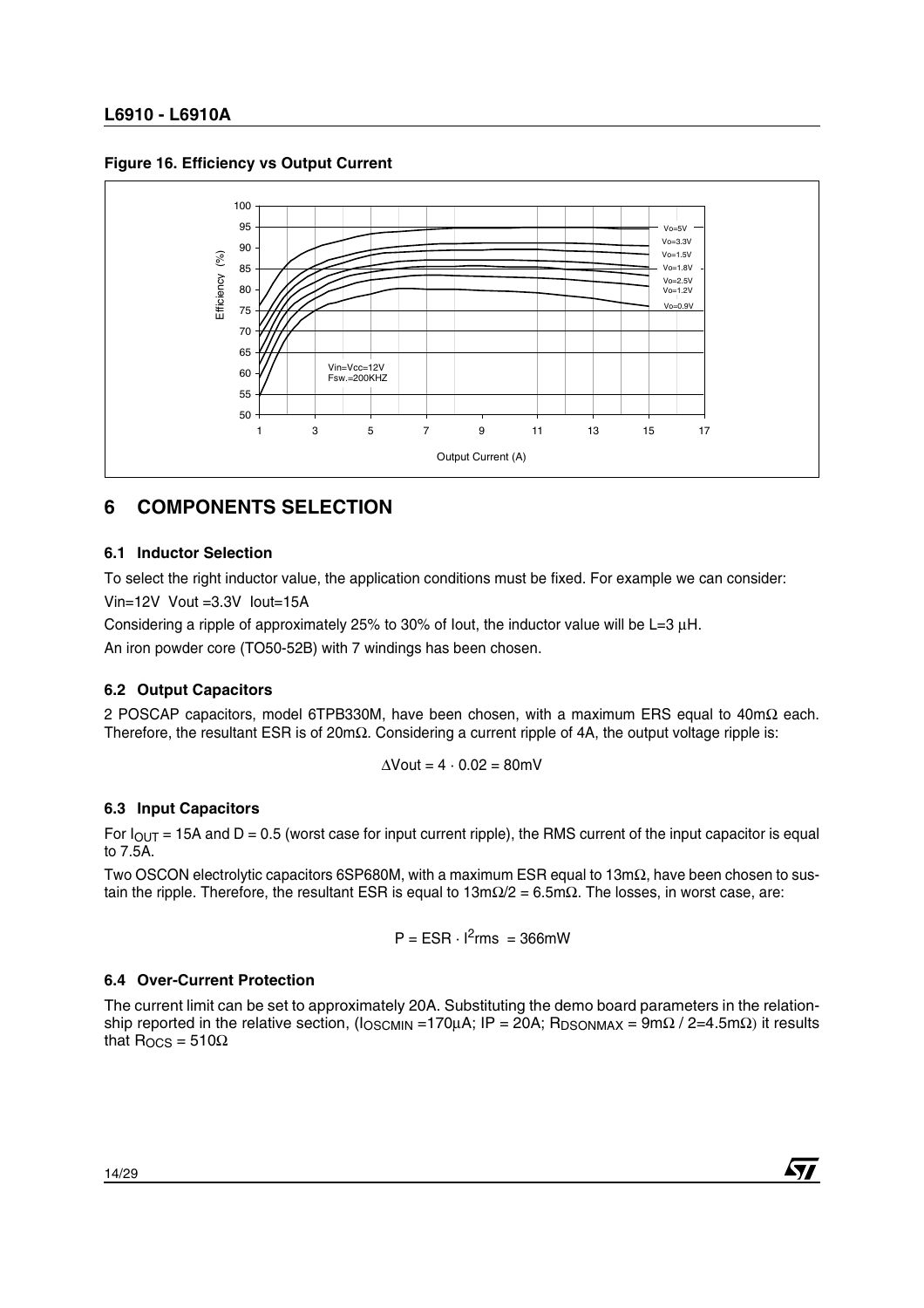#### **6.5 APPLICATION SUGGESTIONS FOR HIGHER CURRENTS**

For higher output currents, up to 20A, the following configuration can be used (with reference to the demo board schematic):

Q1,Q2,Q3: STS11NF30L

Q4,Q5,Q6: STS17NF3LL

L: 2.5µH Magnetic 77121A7 Core 7T 2x AWG16

In these conditions, the following performance have been achieved:

#### **Table 8.**

| $V_{IN}(V)$ | $V_{OUT}(V)$ | $I_{OUT}(A)$ | η (%) | $V_{IN}(V)$ | $V_{OUT}(V)$ | $I_{OUT}(A)$ | $\eta$ (%) |
|-------------|--------------|--------------|-------|-------------|--------------|--------------|------------|
| 5           | 1.2          | 20           | 81    | 12          | 1.2          | 20           | 80         |
| 5           | 1.5          | 20           | 83    | 12          | 1.5          | 20           | 83         |
| 5           | 1.8          | 20           | 85    | 12          | 1.8          | 20           | 85         |
| 5           | 2.5          | 20           | 89    | 12          | 2.5          | 20           | 88         |
| 5           | 3.3          | 20           | 91    | 12          | 3.3          | 20           | 91         |
|             |              |              |       | 12          | 5            | 20           | 93         |

For currents higher than 20A, bigger mosfets should be selected (e.g. STS25NH3LL) both for the high side and low side (depending on the duty cycle and input voltage).

### **7 6A DEMO BOARD DESCRIPTION**

A compact demo board has been realized to manage currents in the range of 5A-6A .

The external power mosfets are included in a single SO8 package to save space and increase power density. Two separate rails are provided, for  $V_{CC}$  and  $V_{IN}$ . They can be connected together by shorting the jumper J1. The PGOOD signal is used as a logic level and it's been pulled up to  $V_{\text{IN}}$  because there's no other appropriate voltage available on the demo board. **In case of input voltage higher than 7V (PGOOD Pin Maximum Absolute Rating) a 5V reference is required.**



#### **Figure 17. 6A Demo Board Schematic**

*ST*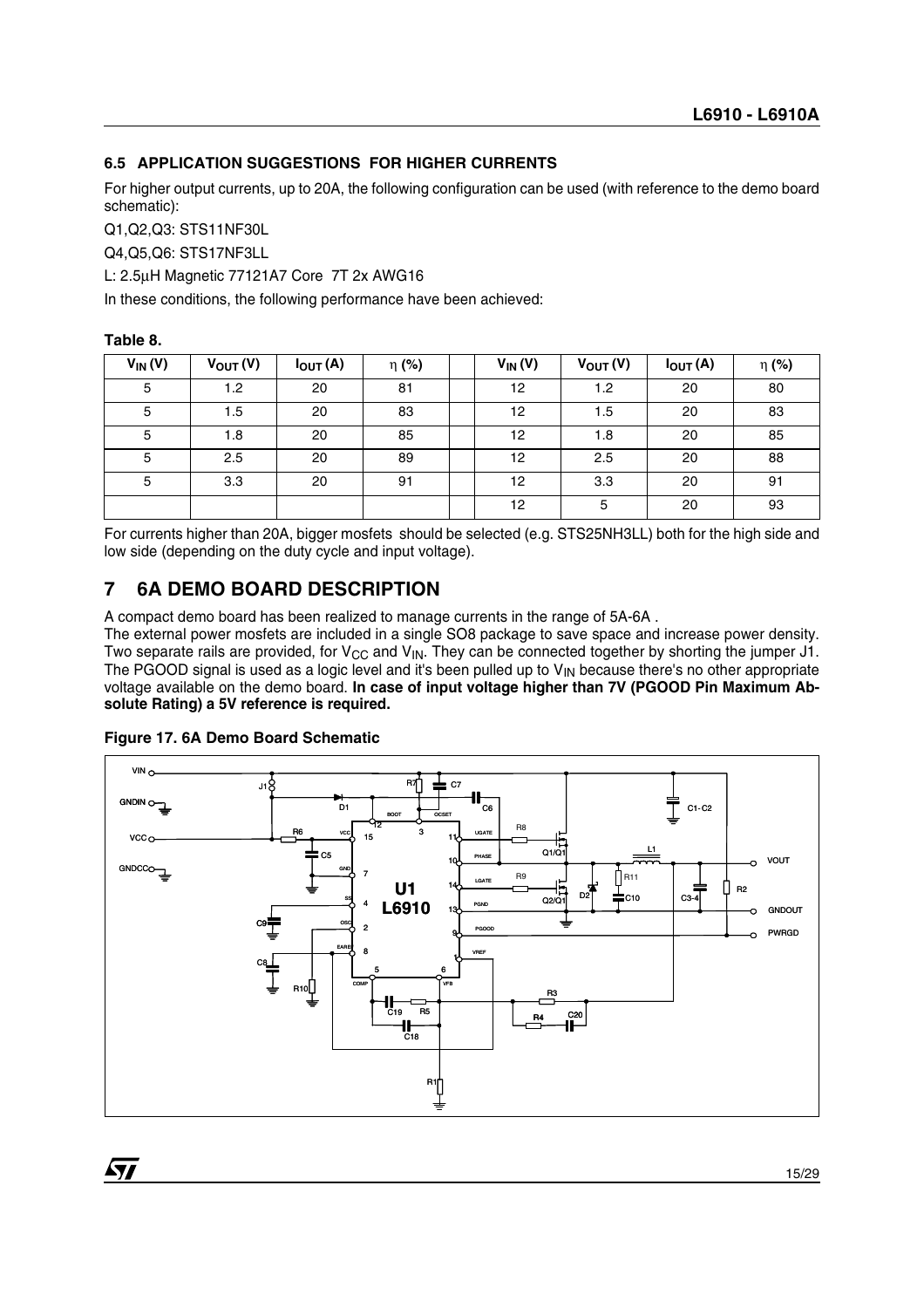#### **Table 9. Part List**

| Reference         | <b>Description</b>             | <b>Manufacturer</b> |                      |
|-------------------|--------------------------------|---------------------|----------------------|
| <b>Resistor</b>   |                                |                     |                      |
| R <sub>1</sub>    | 2K7 Ohm 0805 5% 125mW          | <b>NEOHM</b>        | $($ Vout = 2.5V $)$  |
|                   | 1K8 Ohm 0805 5% 125mW          | <b>NEOHM</b>        | $($ Vout = 3.3V $)$  |
|                   | 1K Ohm 0805 5% 125mW           | <b>NEOHM</b>        | $($ Vout = 5 $V$ $)$ |
| R <sub>2</sub>    | 10K 5% 125mW                   | <b>NEOHM</b>        | <b>SMD 0805</b>      |
| R <sub>3</sub>    | 4K7 5% 125mW                   | <b>NEOHM</b>        | <b>SMD 0805</b>      |
| R <sub>4</sub>    | 4K7 5% 125mW                   | <b>NEOHM</b>        | <b>SMD 0805</b>      |
| R <sub>5</sub>    | 2K7 5% 125mW                   | <b>NEOHM</b>        | <b>SMD 0805</b>      |
| R <sub>6</sub>    | 10 Ohm 5% 125mW                | <b>NEOHM</b>        | <b>SMD 0805</b>      |
| R <sub>7</sub>    | 680 Ohm 5% 125mW               | <b>NEOHM</b>        | <b>SMD 0805</b>      |
| <b>R8 R9</b>      | 2.2 Ohm 5% 125mW               | <b>NEOHM</b>        | <b>SMD 0805</b>      |
| R <sub>10</sub>   | N.C                            |                     |                      |
| R <sub>11</sub>   | N.C                            |                     |                      |
| <b>Capacitors</b> |                                |                     |                      |
| C1, C2            | 10µF 25V                       | <b>TOKIN</b>        | C34Y5U1E106ZTE12     |
| C3, C4            | $100 \mu F - 6.3 V$            | POSCAP 6TPB100M     | SMD7343              |
| C5,C6,C9          | 100nF                          | <b>KEMET</b>        | <b>SMD0805</b>       |
| C7, C8            | 1nF                            | <b>KEMET</b>        | <b>SMD0805</b>       |
| C10               | N.C                            |                     |                      |
| C <sub>18</sub>   | 1.5nF                          | <b>KEMET</b>        | <b>SMD0805</b>       |
| C <sub>19</sub>   | 15nF                           | <b>KEMET</b>        | <b>SMD0805</b>       |
| C <sub>20</sub>   | 47nF                           | <b>KEMET</b>        | <b>SMD0805</b>       |
| <b>Magnetics</b>  |                                |                     |                      |
| L1                | 7µH (T50-52B Core, 12T AWG 21) | <b>MICROMETALS</b>  |                      |
| <b>Transistor</b> |                                |                     |                      |
| Q <sub>1</sub>    | STS8DNF3LL                     | <b>ST</b>           |                      |
| <b>Diodes</b>     |                                |                     |                      |
| D <sub>1</sub>    | 1N4148                         |                     | SOT <sub>23</sub>    |
| D <sub>2</sub>    | STPS2L25U                      | <b>ST</b>           | <b>SMB</b>           |
| <b>Device</b>     |                                |                     |                      |
| U1                | Device L6910                   | <b>ST</b>           | SO16Narrow           |

### **Table 10. Other inductor manufacturer**

| <b>Manufacturer</b> | <b>Series</b> | Inductor Value (uH) | <b>Saturation Current (A)</b> |
|---------------------|---------------|---------------------|-------------------------------|
| WÜRTH ELEKTRONIK    | 744 382       | 4.8 to 5.8          | 7.5 to 8                      |
| <b>PANASONIC</b>    | ETQP6F        | 4.6 to 6.4          | 9.3 to 7.9                    |
| <b>SUMIDA</b>       | CDEP134-H     | $6$ to $8$          | 7.2 to 9.6                    |
| <b>COILCRAFT</b>    | DO3316P-472HC | 4.7                 | 5.4                           |
|                     | DO3340P       | 10 to 22            | 8 to 5.5                      |
| <b>COILTRONICS</b>  | DR125-8R2     | 8.2                 | 7.8                           |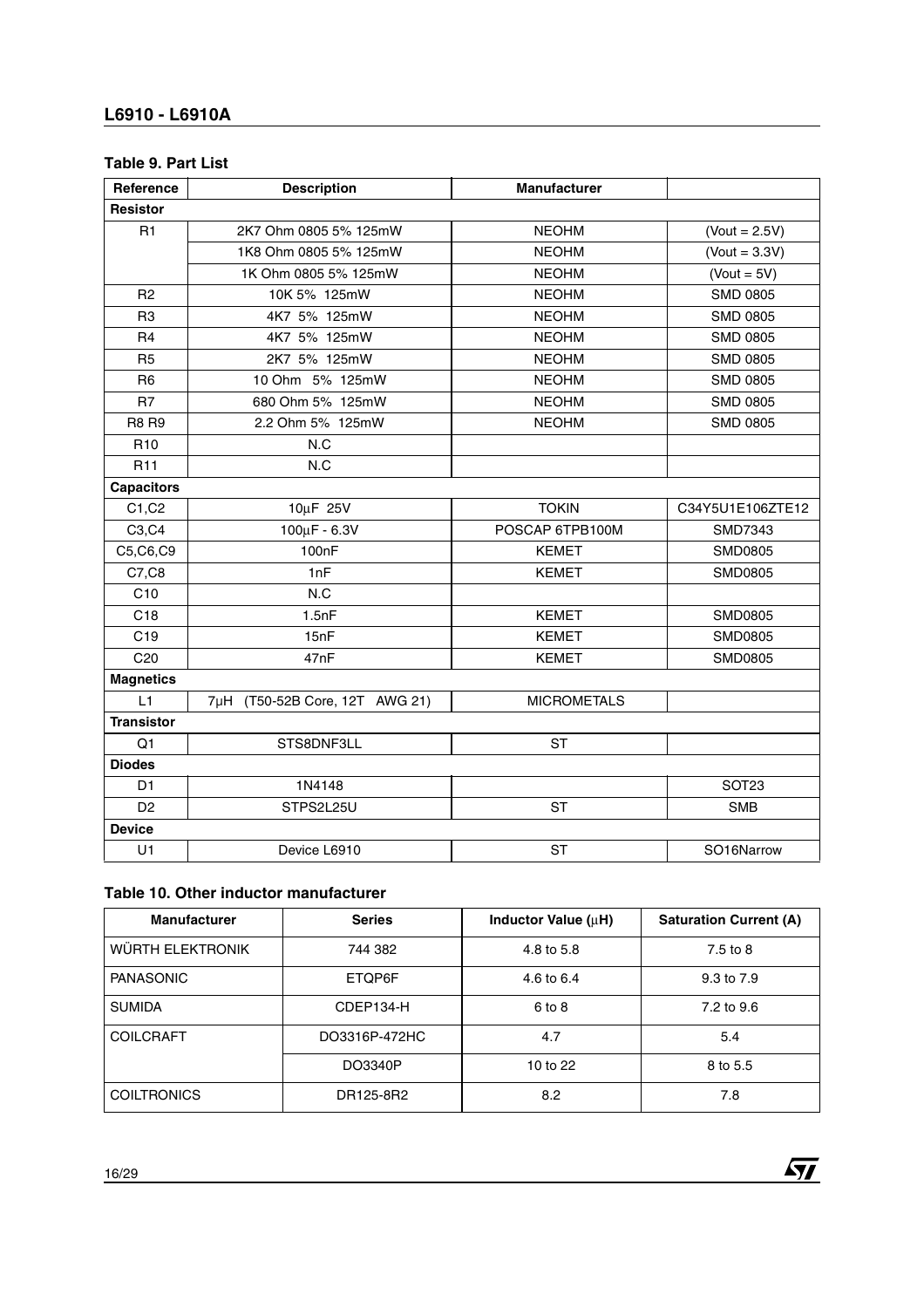**Figure 18. PCB and Components Layouts**



#### **7.1 Compact Demo Board Performances**

Figures 19, 20 show the measured efficiency versus load current for different values of output voltage. The measure has been done at 5V and 12V input. Output voltage has been changed modifying the value of R1 in the demo board as reported in the part list.





**Figure 20. Efficiency vs. Output Current**

 $\sqrt{27}$ 

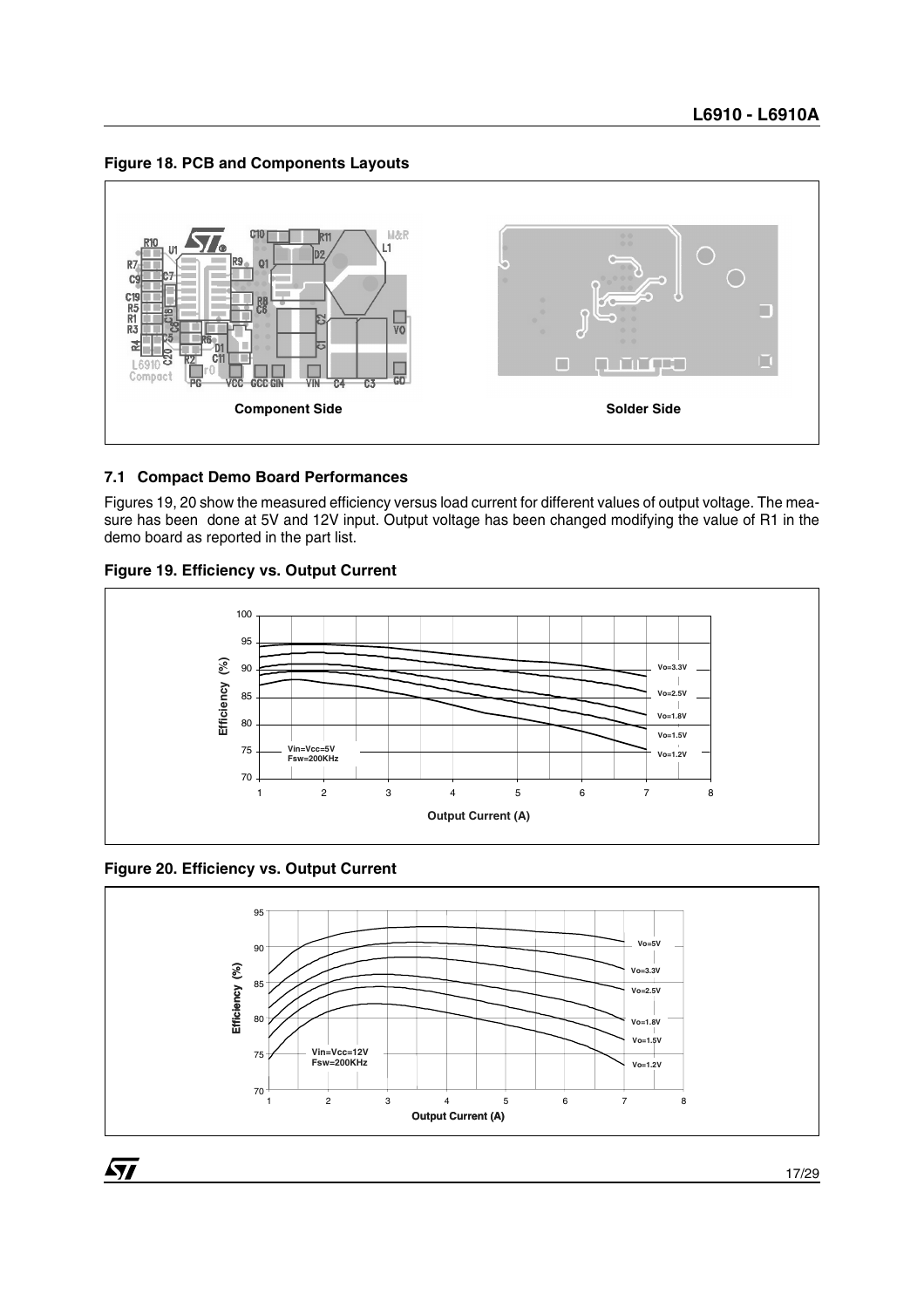### **8 15A HTSSOP16 DEMO BOARD DESCRIPTION**

A specific Demo Board has been realized for the HTSSOP16 package. The features are the same of the 15A Demo Board previously described but thermal performance are improved. The PGOOD signal is used as a logic level and it's been pulled up to V<sub>IN</sub> because there's no other appropriate voltage available on the demo board. **In case of input voltage higher than 7V (PGOOD Pin Maximum Absolute Rating) a 5V reference is required**.





#### **Table 11. Part List**

| Reference       | <b>Description</b>  | <b>Manufacturer</b>       |                       |
|-----------------|---------------------|---------------------------|-----------------------|
| R <sub>1</sub>  | N.C                 |                           |                       |
| R <sub>2</sub>  | 10K<br>5% 125mW     | <b>NEOHM</b>              | SMD 0805              |
| R <sub>3</sub>  | 4.7K<br>5% 125mW    | <b>NEOHM</b>              | <b>SMD 0805</b>       |
| R <sub>4</sub>  | 1K Ohm<br>5% 125mW  | <b>NEOHM</b>              | SMD 0805              |
| R <sub>5</sub>  | 2.7K<br>5% 125mW    | <b>NEOHM</b>              | SMD 0805              |
| R <sub>6</sub>  | 10 Ohm<br>5% 125mW  | <b>NEOHM</b>              | SMD 0805              |
| R <sub>7</sub>  | 560 Ohm<br>5% 125mW | <b>NEOHM</b>              | SMD 0805              |
| R <sub>8</sub>  | N.C                 |                           |                       |
| R <sub>9</sub>  | 0 Ohm               | <b>NEOHM</b>              | <b>SMD 0805</b>       |
| R <sub>10</sub> | 14K<br>5% 125mW     | <b>NEOHM</b>              | <b>SMD 0805</b>       |
| R <sub>11</sub> | 6.98K<br>5% 125mW   | <b>NEOHM</b>              | SMD 0805              |
| R <sub>12</sub> | 2.61K<br>5% 125mW   | <b>NEOHM</b>              | SMD 0805              |
| R <sub>13</sub> | 1.74K<br>5% 125mW   | <b>NEOHM</b>              | SMD 0805              |
| R <sub>14</sub> | 0 Ohm               | <b>NEOHM</b>              | SMD 0805              |
| R <sub>15</sub> | 0 Ohm               | <b>NEOHM</b>              | SMD 0805              |
| R <sub>16</sub> | N.C                 |                           |                       |
| C1, C3          | 100uF 20V           | <b>OSCON</b><br>20SA100M  | <b>RADIAL 10X10.5</b> |
| C9,C10          | 330uF - 6.3V        | <b>POSCAP</b><br>6TPB330M | SMD7343               |

*ST*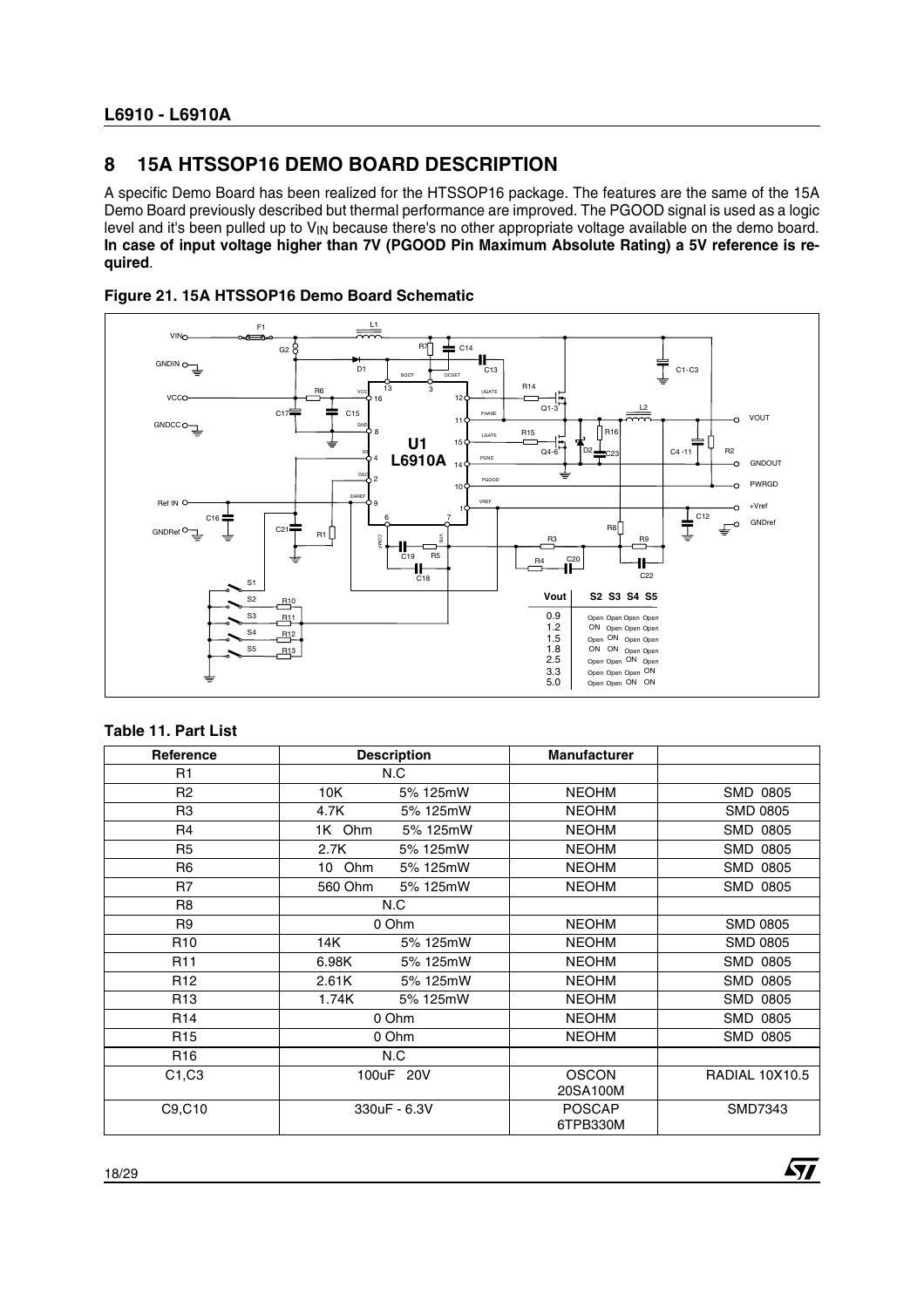| Reference                                          | <b>Description</b>         | <b>Manufacturer</b> |                    |
|----------------------------------------------------|----------------------------|---------------------|--------------------|
| C <sub>12</sub> , C <sub>13</sub> ,<br>C15,C21,C16 | 100 <sub>n</sub> F         | <b>KEMET</b>        | SMD0805            |
| C <sub>14</sub>                                    | 1nF                        | <b>KEMET</b>        | SMD0805            |
| C <sub>17</sub>                                    | 4.7uF - 16V                | <b>AVX</b>          | SMA6032            |
| C <sub>18</sub>                                    | 1.5nF                      | <b>KEMET</b>        | SMD0805            |
| C19                                                | 15nF                       | <b>KEMET</b>        | <b>SMD0805</b>     |
| C <sub>20</sub>                                    | 47nF                       | <b>KEMET</b>        | <b>SMD0805</b>     |
| C <sub>22</sub>                                    | N.C                        |                     |                    |
| C <sub>23</sub>                                    | N.C                        |                     |                    |
| L1                                                 | Short                      |                     |                    |
| L <sub>2</sub>                                     | 3uH T50-52B Core, 7T AWG15 |                     | <b>MICROMETALS</b> |
| Q2, Q3, Q4, Q6                                     | STS11NF30L                 | ST                  | SO <sub>8</sub>    |
| D <sub>1</sub>                                     | 1N4148                     |                     | SOT <sub>23</sub>  |
| D <sub>2</sub>                                     | STPS340U                   | <b>ST</b>           | <b>SMB</b>         |
| U1                                                 | Device L6910               | <b>ST</b>           | HTSSOP16           |
| F <sub>1</sub>                                     | Short                      |                     |                    |
| <b>SWITCH</b>                                      | DIP SWITCH                 |                     |                    |

#### **Table 11. Part List** (continued)

#### **Table 12. Other inductor manufacturer**

| <b>Manufacturer</b> | <b>Series</b>   | Inductor Value $(\mu H)$ | <b>Saturation Current (A)</b> |
|---------------------|-----------------|--------------------------|-------------------------------|
| WÜRTH ELEKTRONIK    | 744318          | 1.8 to 2.7               | 16 to 20                      |
| PANASONIC           | ETOP6F1R8FA     |                          | 20                            |
| <b>SUMIDA</b>       | CDEP134-2R7MC-H | 2.7                      | 15                            |

#### **Figure 22. PCB and Components Layout**



**Internal Signal GND Layer Solder Side** 

19/29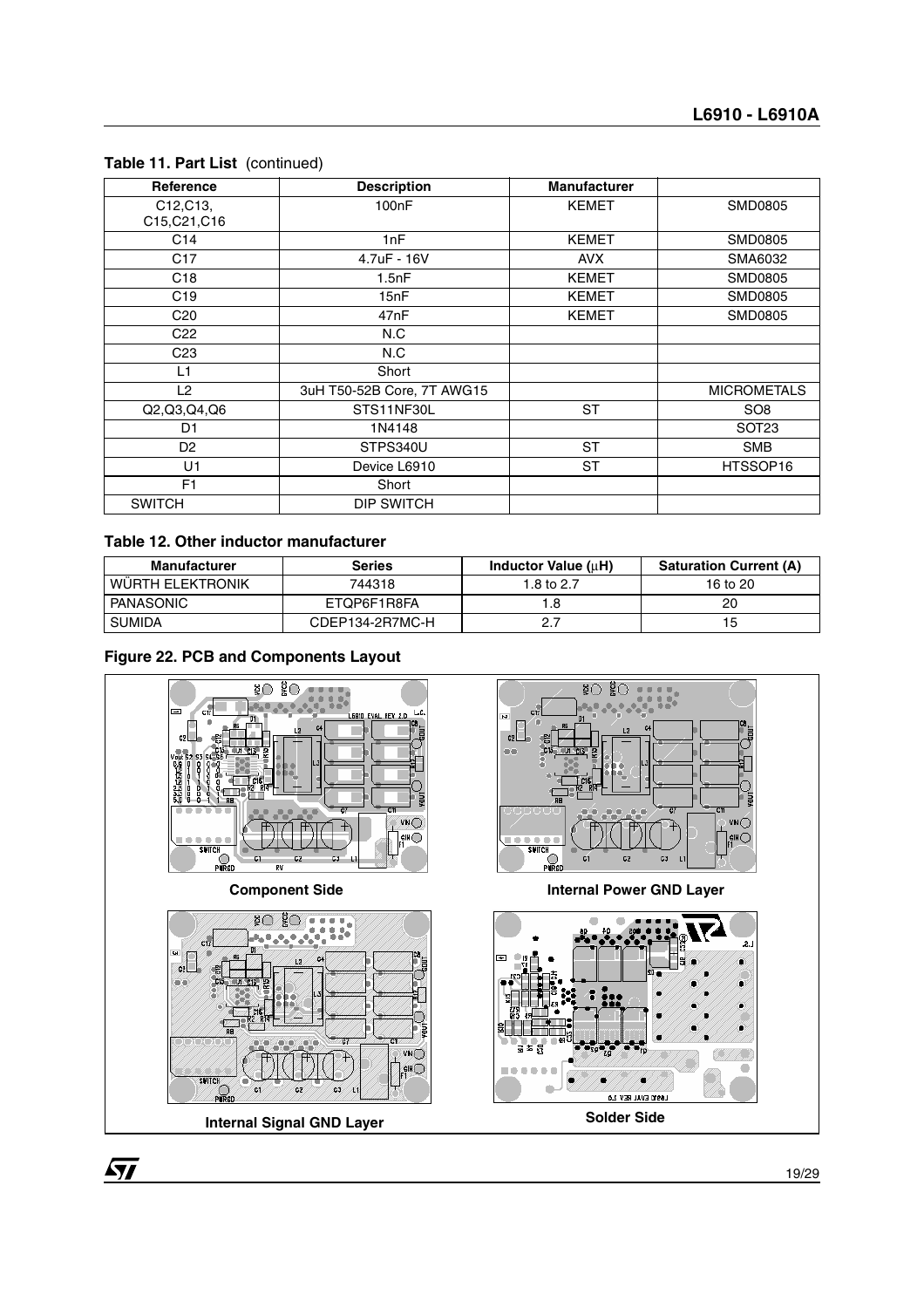### **9 APPLICATION IDEA 1: DDR MEMORY AND TERMINATION SUPPLY**

Double Data Rate (DDR) Memories require a particular Power Management Architecture. This is due to the fact that the trace between the driving chipset and the memory input must be terminated with resistors. Since the Chipset driving the Memory has a push pull output buffer, the Termination voltage must be capable

of sourcing and sinking current.

Moreover, the Termination voltage must be equal to one half of the memory supply (the input of the memory is a differential stage requiring a reference bias midpoint) and in tracking with it. For DDRI the Memory Supply is 2.5V and the Termination voltage is 1.25V while, for DDRII, the Memory Supply is 1.8V and the Termination voltage is 0.9V. Fig. 23 shows a complete DDRI Memory and Termination Power Supply realized by using 2 x L6910. The 2.5V section is powering the memory while the 1.25V section is providing the termination voltage. The tracking between the two sections is realized by providing the EAREF voltage of the 1.25V section through a resistor divider connected to the 2.5V.



#### **Figure 23. Application idea : DDR Memory Supply**



The current required by the memory and the termination supply, depends on the memory type and size. The figure 24, 25 shows the efficiency of the L6910 for the termination section of the application shown in fig. 23, in sink and source mode. The figures show the efficiency values also when the input voltage is coming directly from the 12V rail.

57

20/29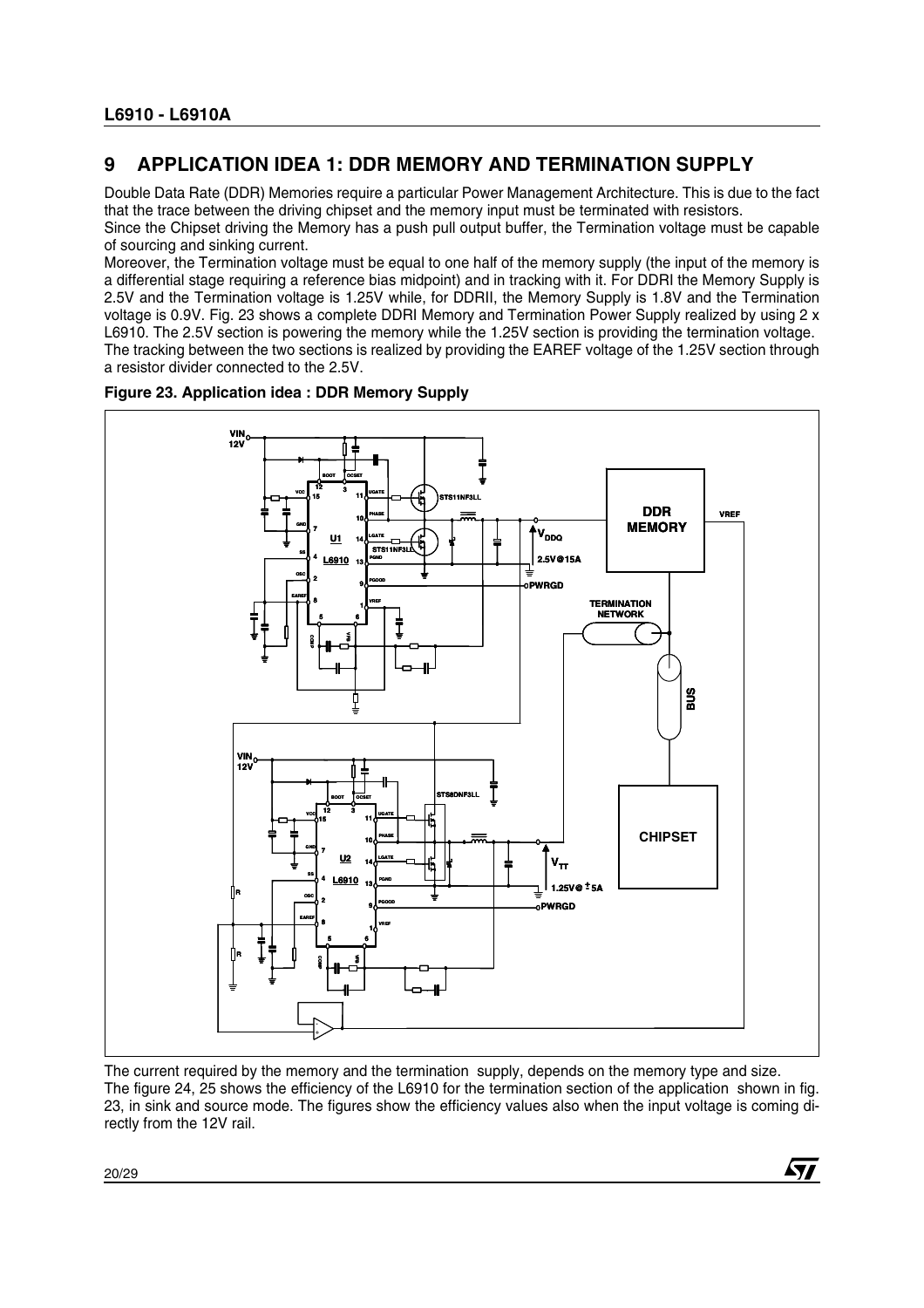**Figure 24. Efficiency vs Output Current Source Mode** 



**Figure 25. Efficiency vs Output Current Sink Mode** 



For very big systems (e.g. servers), the DDR memory termination can require much higher currents, in the range of 10A-15A and more.

Figures 26, 27 and 28, 29 show the efficiency of the L6910 in sink and source mode, up to 17A both for DDRI and DDRII memories.The measurements have been realized with the 15A demo board. (See pag.11 )

#### **Figure 26. Efficiency vs Output Current Sink Mode**



**Figure 27. Efficiency vs Output Current Sink Mode** 



**Figure 28. Efficiency vs Output Current Source Mode**



**Figure 29. Efficiency vs Output Current Source Mode**



*ST*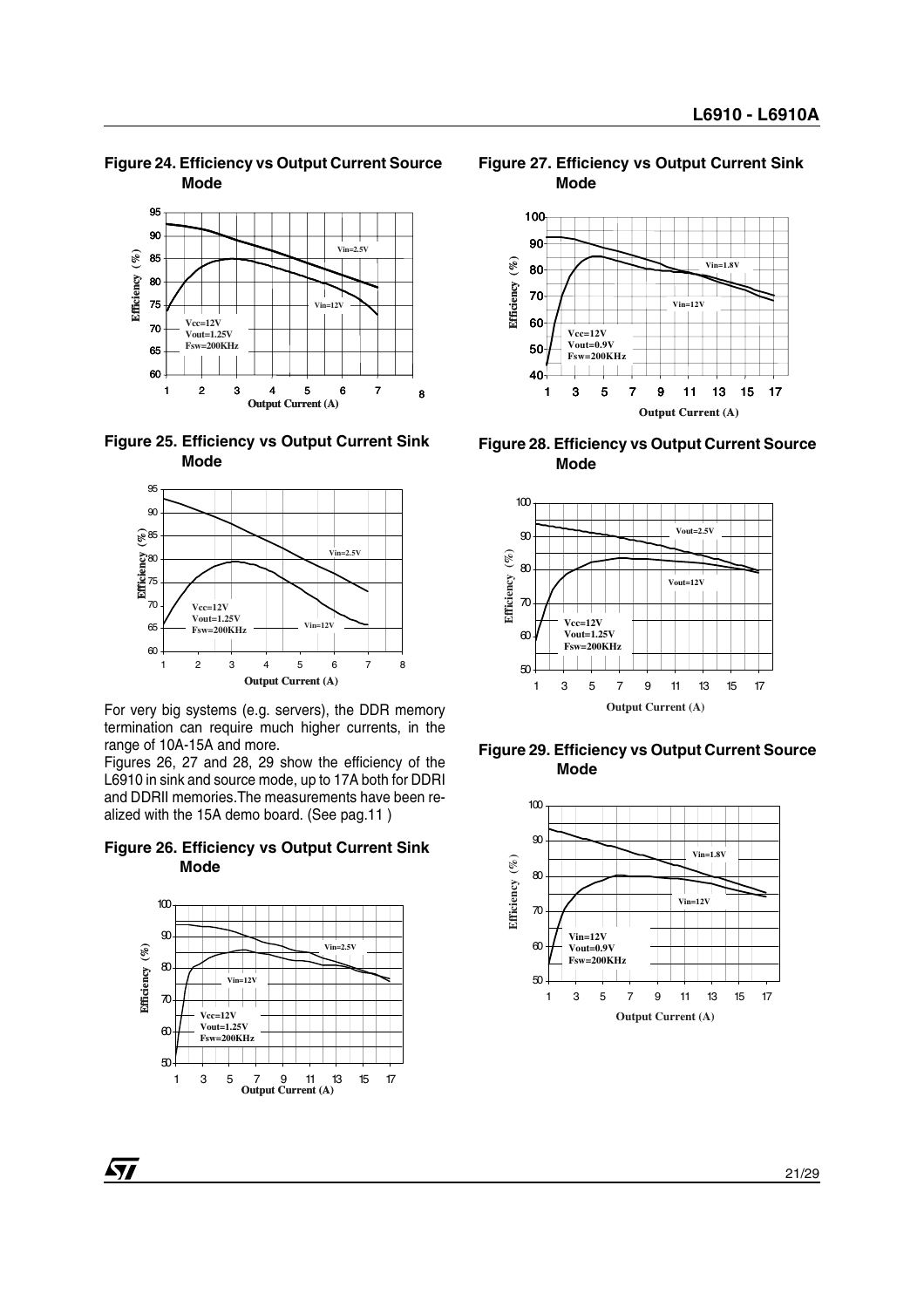### **10 APPLICATION IDEA 2: POSITIVE BUCK-BOOST REGULATOR 3V TO 13.2V INPUT / 5V 2.5A OUTPUT**

In some applications the input voltage changes in a very wide range while the output must be regulated to a fixed value. In this case a Buck-Boost topology can be required in order to keep the output voltage in regulation.

The schematic below shows how to implement a Buck-Boost regulating 5V at the output from both 3.3V and 5V and 12V input buses.

In a Buck-Boost topology the current is delivered to the output during the OFF phase only. So, for a given current limit, the maximum output current depends strongly on the duty cycle. Assuming a 100% efficiency and neglecting the current ripple across the inductor, the relationship betweent the current limit and the maximum output current is the following:

$$
I_{OMAX} = I_{LIM} \cdot (1 - D)
$$

Where  $I_{LIM}$  is the current limit and D is the duty cycle of the application.

The worst case is with D<sub>MAX</sub>. Since, in a Buck-Boost application, D is given by the following formula:

$$
D = \frac{V_O}{V_{IN} + V_O}
$$

The worst case is with  $V_{INMIN}$ .

Obviously, since the efficiency is lower than 100% and the ripple is usually not negligible, the maximum output current is always lower than the value calculated in the above formula

**Figure 30. Positive buck-boost regulator 3V to 13.2V input / 5V 2.5A Output Circuit** 



57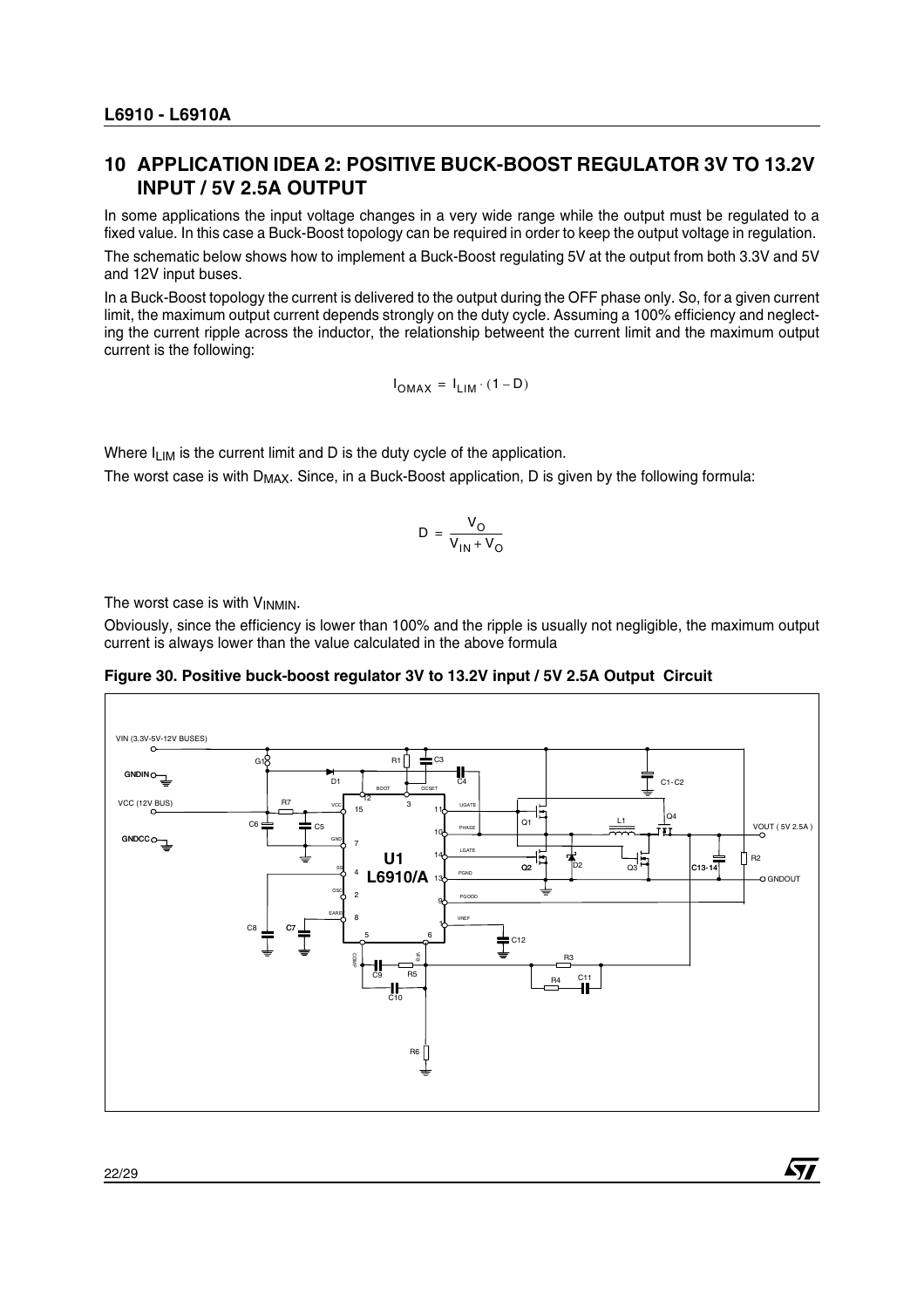#### **Table 13. Part List**

| Reference      | <b>Description</b>                           | <b>Manufacturer</b> |                       |
|----------------|----------------------------------------------|---------------------|-----------------------|
| R1             | 910 Ohm 5% 125mW                             | <b>NEOHM</b>        | <b>SMD 0805</b>       |
| R <sub>2</sub> | 10K 5% 125mW                                 | <b>NEOHM</b>        | <b>SMD 0805</b>       |
| R <sub>3</sub> | 4.7K 5% 125mW                                | <b>NEOHM</b>        | <b>SMD 0805</b>       |
| R <sub>4</sub> | 1K 5% 125mW                                  | <b>NEOHM</b>        | <b>SMD 0805</b>       |
| R <sub>5</sub> | 2.7K 5% 125mW                                | <b>NEOHM</b>        | <b>SMD 0805</b>       |
| R <sub>6</sub> | <b>1K1</b>                                   | <b>NEOHM</b>        | <b>SMD 0805</b>       |
| R7             | 10 Ohm 125mW                                 | <b>NEOHM</b>        | <b>SMD 0805</b>       |
| C1, C2         | 100µF - 20V                                  | OSCON 20SA100M      | <b>RADIAL 10X10.5</b> |
| C13,C14        | $330 \mu F - 6.3 V$                          | POSCAP 6TPB330M     | SMD7343               |
| C12, C5, C8    | 100nF                                        | <b>KEMET</b>        | SMD0805               |
| C <sub>3</sub> | 1nF                                          | <b>KEMET</b>        | <b>SMD0805</b>        |
| C <sub>4</sub> | 470nF                                        | <b>KEMET</b>        | <b>SMD0805</b>        |
| C <sub>6</sub> | $4.7 \mu F - 16V$                            | <b>AUX</b>          | SMA6032               |
| C7             | 100nF                                        | <b>KEMET</b>        |                       |
| C9             | 15nF                                         | <b>KEMET</b>        | <b>SMD0805</b>        |
| C10            | 1.5nF                                        | <b>KEMET</b>        | <b>SMD0805</b>        |
| C11            | 47nF                                         | <b>KEMET</b>        | <b>SMD0805</b>        |
| G <sub>1</sub> | Open<br>Jumper                               |                     |                       |
| L1             | 2.5µH (77121A7 Core, Double winding 7 AWG16) | <b>MAGNETICS</b>    |                       |
| Q1, Q2, Q3     | STS11NF30L                                   | <b>ST</b>           | SO <sub>8</sub>       |
| Q <sub>4</sub> | STS5P30L                                     | <b>ST</b>           | SO <sub>8</sub>       |
| D <sub>1</sub> | 1N4148                                       |                     | SOT <sub>23</sub>     |
| D <sub>2</sub> | STPS3L25U (STPS340U)                         | <b>ST</b>           | SMB (D0144)           |
| U1             | Device L6910                                 | <b>ST</b>           | SO16 Narrow           |

### **Figure 31. Efficiency vs. Output Current**

 $\overline{M}$ 

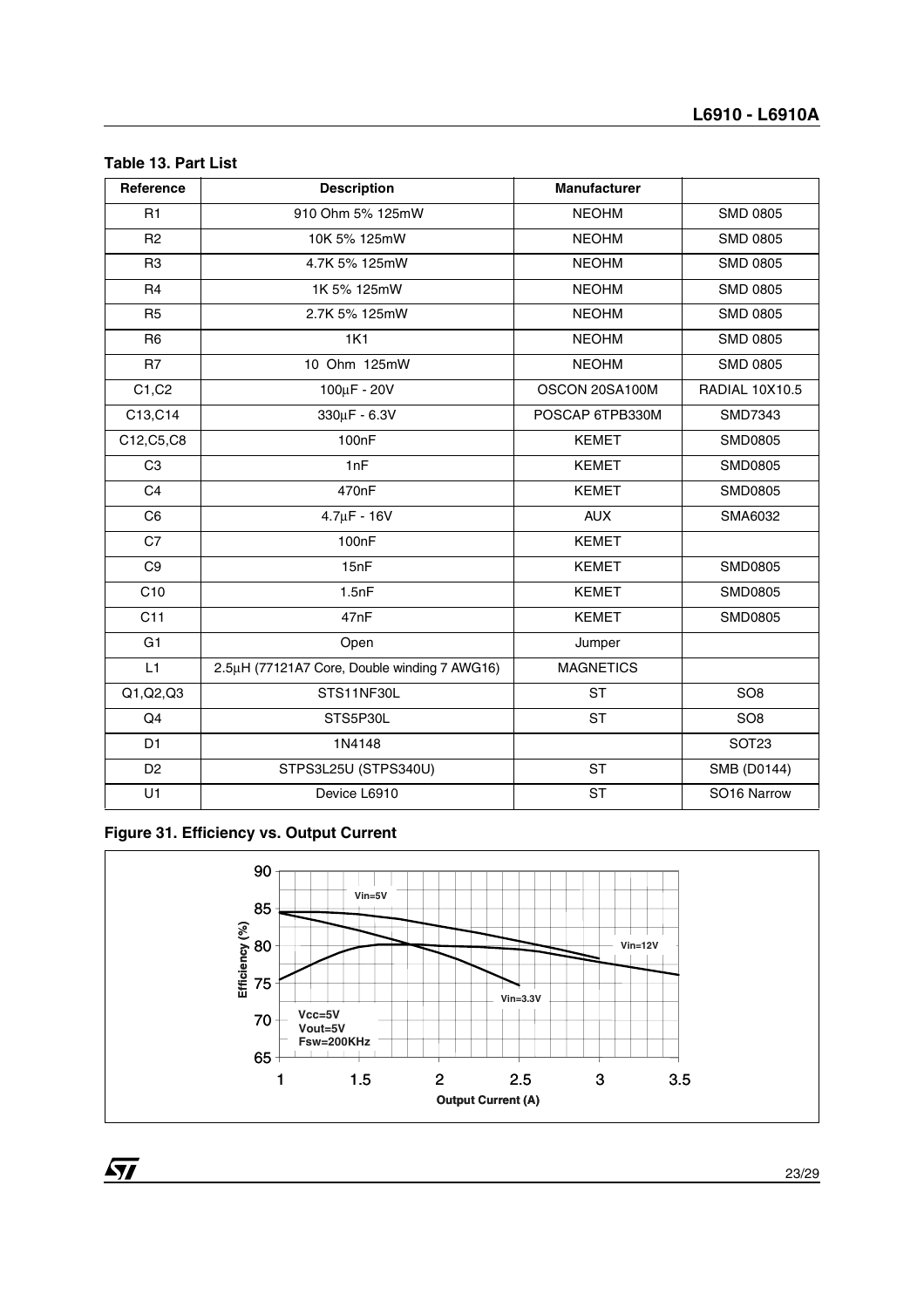### **11 APPLICATION IDEA 3: BUCK-BOOST REGULATOR 3V TO 5.5V INPUT/-5V 3A OUTPUT**

In applications where a negative output voltage is required, a standard Buck-Boost topology can be implemented. The considerations related to the maximum output current are the same of the "Positive Buck-Boost" (Application Idea 2).

A particularity of this topology is that the device undergoes a voltage that is the sum of  $V_{IN}$  and  $V_{OUT}$ . So, converting 5V to -5V, the device undergoes 10V voltage. It must be checked that the sum of the input and output voltage is lower than the maximum operating input voltage of the device.



#### **Figure 32. buck-boost regulator 3V to 5.5V input / -5V 3A Output Circuit**

#### **Table 14. Part List**

| <b>Reference</b>                | <b>Description</b>                   | <b>Manufacturer</b>   |                       |
|---------------------------------|--------------------------------------|-----------------------|-----------------------|
| R1                              | 910 Ohm 5% 125mW                     | <b>NEOHM</b>          | <b>SMD 0805</b>       |
| R <sub>2</sub>                  | <b>NEOHM</b><br>10K 5% 125mW         |                       | <b>SMD 0805</b>       |
| R <sub>3</sub>                  | <b>NEOHM</b><br>4.7K 5% 125mW        |                       | <b>SMD 0805</b>       |
| R <sub>4</sub>                  | <b>NEOHM</b><br>1K Ohm 5% 125mW      |                       | <b>SMD 0805</b>       |
| R <sub>5</sub>                  | 2.7K 5% 125mW                        | <b>NEOHM</b>          | <b>SMD 0805</b>       |
| R <sub>6</sub>                  | 1K 5% 125mW                          | <b>NEOHM</b>          | <b>SMD 0805</b>       |
| R7                              | 10 Ohm 5% 125mW                      | <b>NEOHM</b>          | <b>SMD 0805</b>       |
| C <sub>1</sub> , C <sub>2</sub> | $100 \mu F - 20 V$                   | OSCON 20SA100M        | <b>RADIAL 10X10.5</b> |
| C13, C14                        | $330\mu$ F - 6.3V<br>POSCAP 6TPB330M |                       | SMD7343               |
| C12, C4, C5, C8                 | 100 <sub>n</sub> F                   | <b>KEMET</b>          | SMD0805               |
| C <sub>3</sub>                  | 1nF                                  | <b>KEMET</b>          | SMD0805               |
| C6                              | $4.7\mu$ F - 16V                     | <b>AUX</b><br>SMA6032 |                       |
| C7                              | 100 <sub>n</sub> F                   | <b>KEMET</b>          |                       |

 $\sqrt{1}$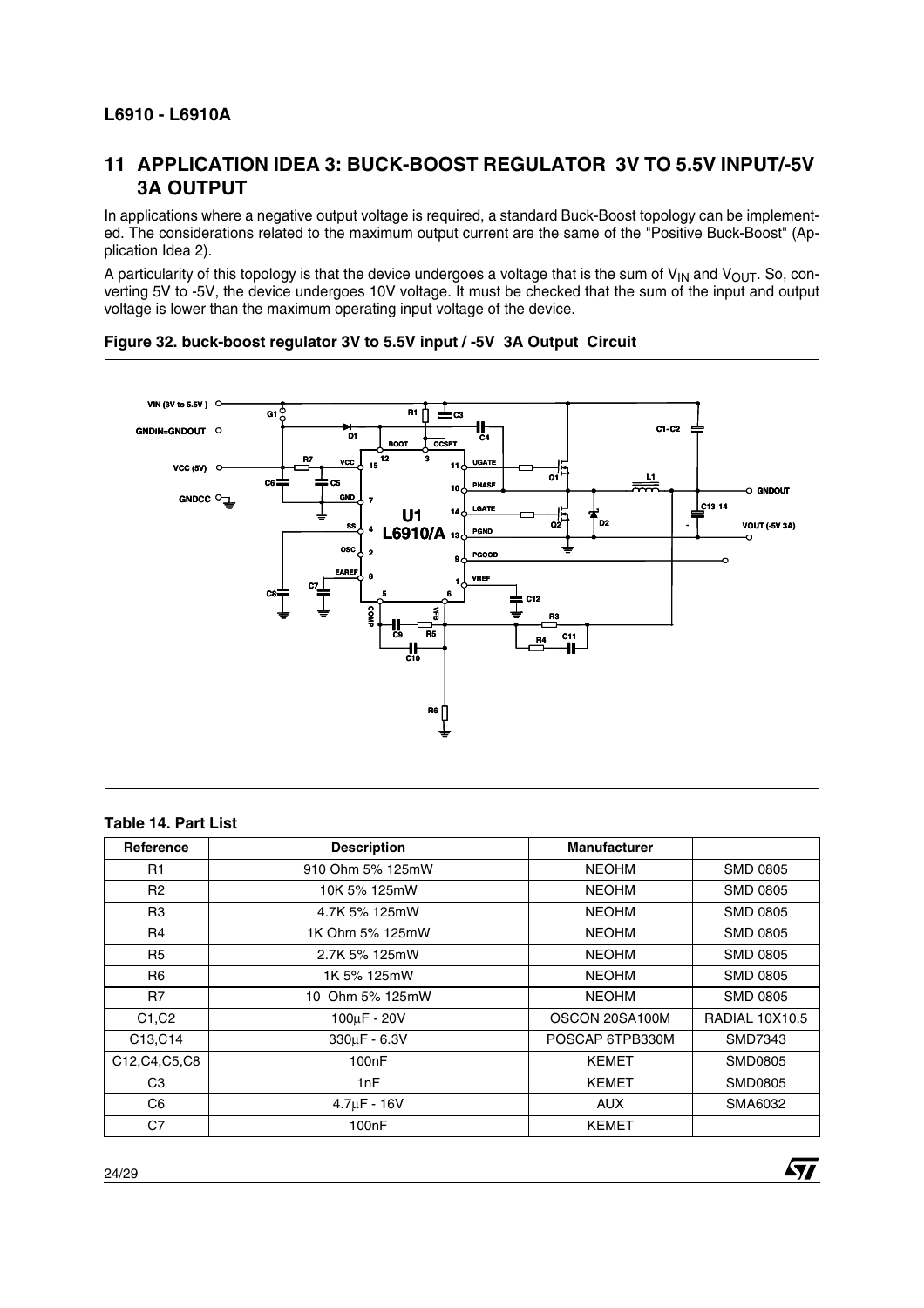### **Table 14. Part List** (continued)

| C <sub>9</sub>  | 15nF                                                             | <b>KEMET</b>        | <b>SMD0805</b>          |
|-----------------|------------------------------------------------------------------|---------------------|-------------------------|
| C10             | 1.5nF                                                            | <b>KEMET</b>        | <b>SMD0805</b>          |
| Reference       | <b>Description</b>                                               | <b>Manufacturer</b> |                         |
| C <sub>11</sub> | 47nF                                                             | <b>KEMET</b>        | SMD0805                 |
| G <sub>1</sub>  | Open<br>Jumper                                                   |                     |                         |
| L1              | 2.5µH (77121A7 Core, Double winding 7 AWG16)<br><b>MAGNETICS</b> |                     |                         |
| Q1,Q2           | STS11NF30L                                                       | ST                  | SO <sub>8</sub>         |
| D <sub>1</sub>  | 1N4148                                                           |                     | SOT <sub>23</sub>       |
| D <sub>2</sub>  | STPS3L25U (STPS340U)<br>ST                                       |                     | SMB (D0144)             |
| U1              | ST<br>Device L6910                                               |                     | SO <sub>16</sub> Narrow |

### **Figure 33. Efficiency vs. Output Current**

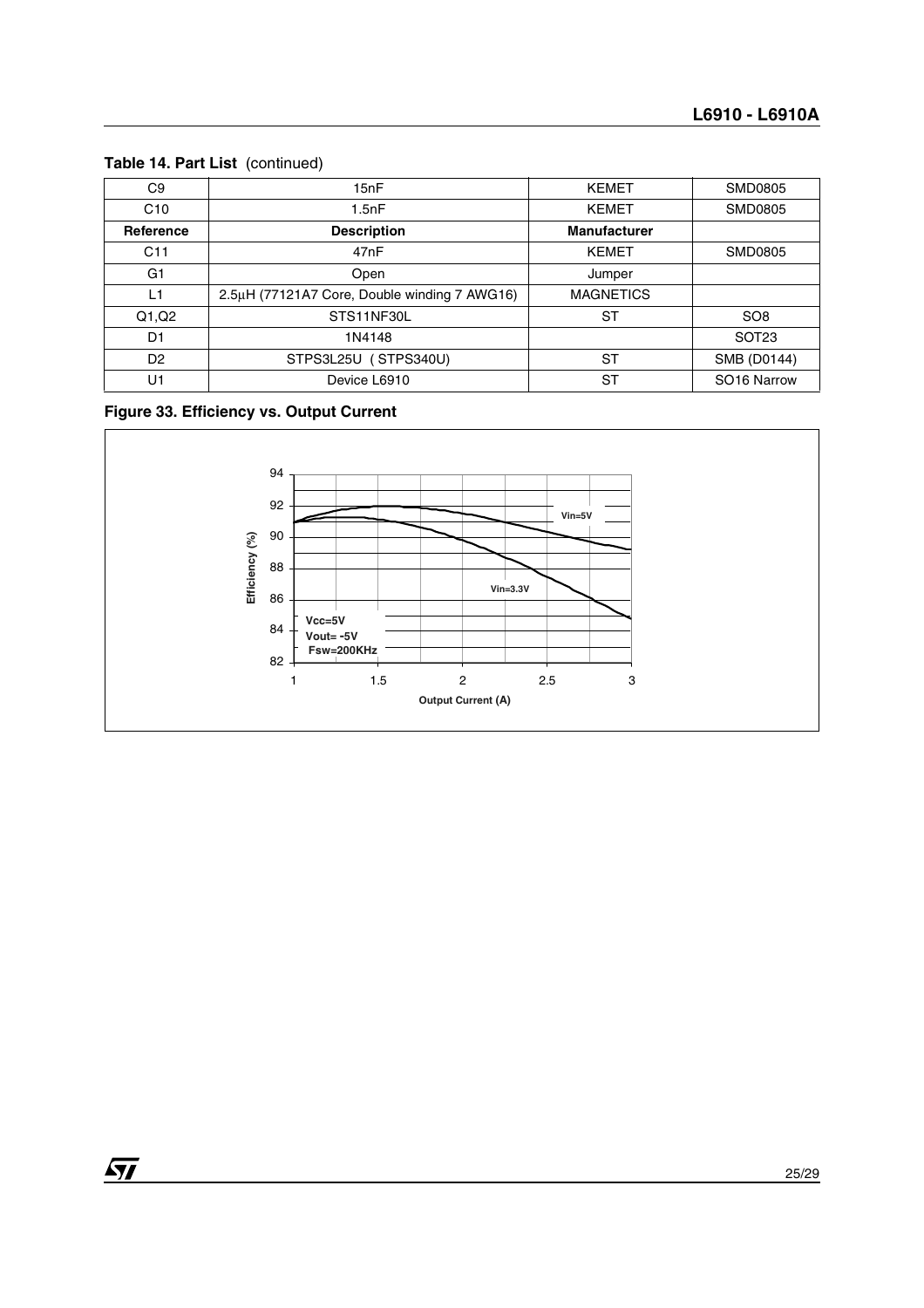

#### **Figure 34. HTSSOP16 (Exposed pad) Mechanical Data & Package Dimensions**

 $\sqrt{27}$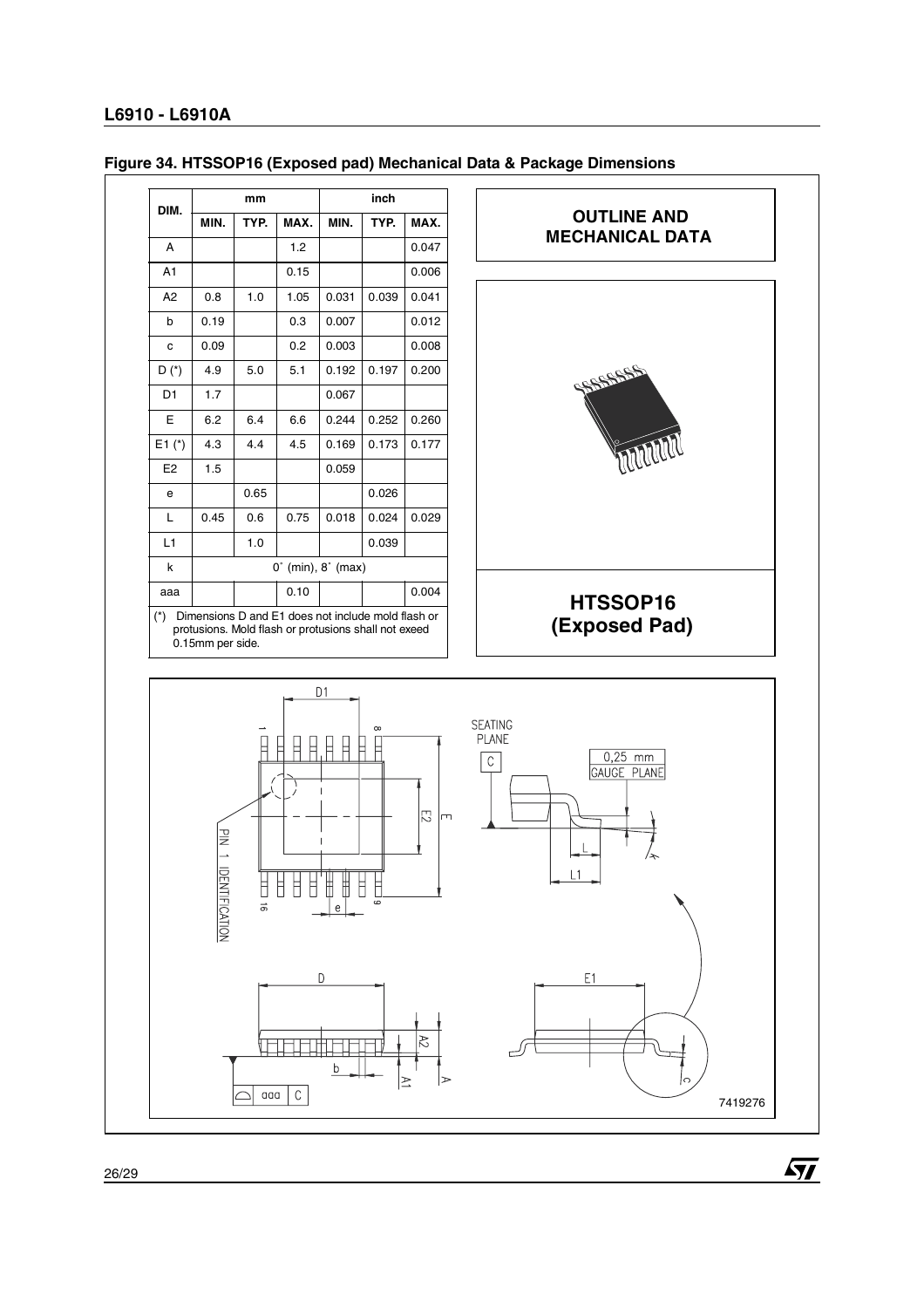

#### **Figure 35. SO-16 (Narrow) Mechanical Data & Package Dimensions**

27/29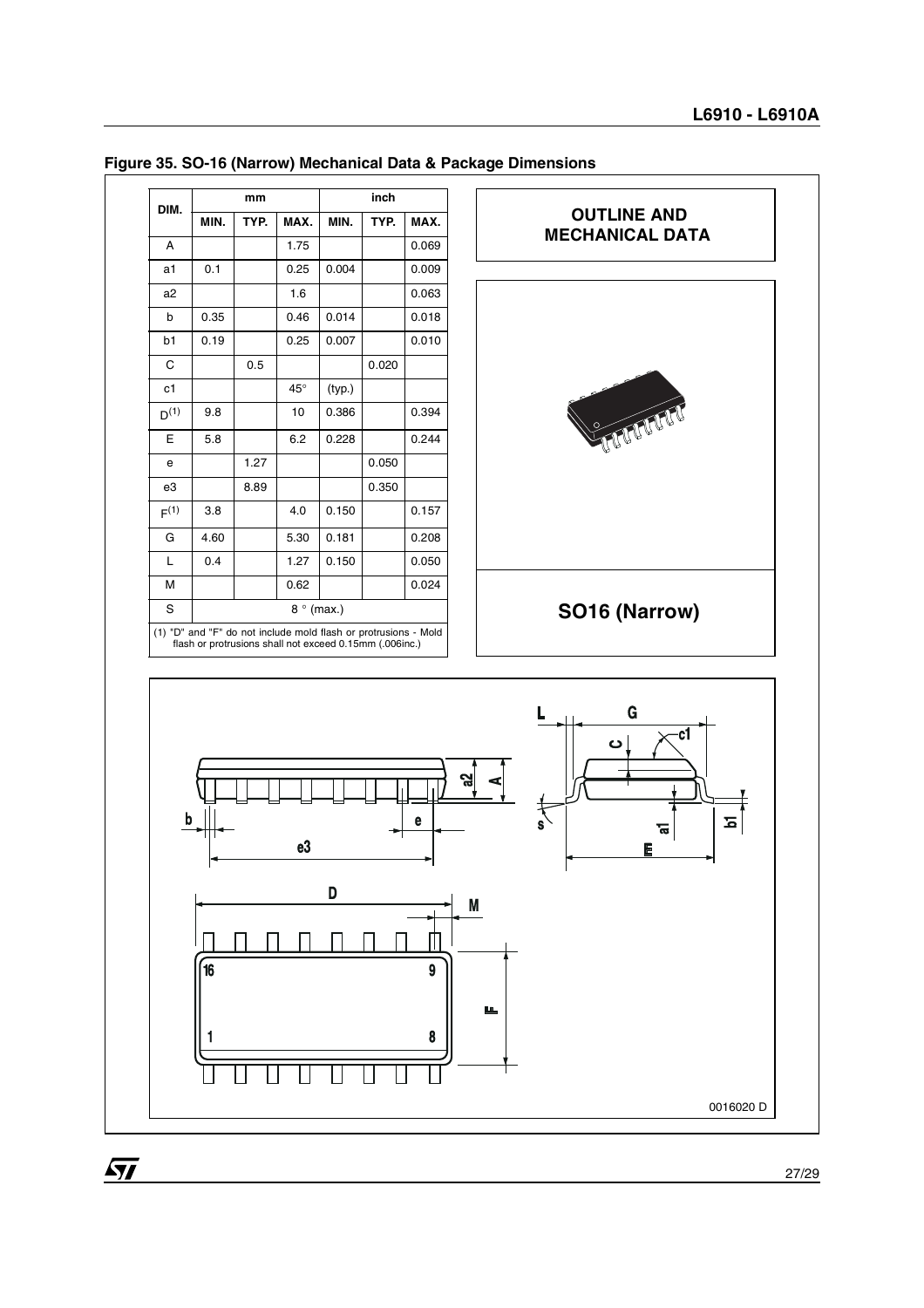#### **Table 1. Revision History**

| <b>Date</b>  | <b>Revision</b> | <b>Description of Changes</b>                                                                                                                                                                                         |
|--------------|-----------------|-----------------------------------------------------------------------------------------------------------------------------------------------------------------------------------------------------------------------|
| January 2004 |                 | Migration from ST-Press to EDOCS dms.                                                                                                                                                                                 |
| August 2004  | 8               | Changed any figures and textes; add. the section "15A HTSSOP16<br>Demo Board Description".<br>Changed the style-look following the new "Corporate Technical<br>Pubblications Design Guide" rules; and figs 23, 30, 32 |
| May 2005     | 9               | Changed the figure 30.                                                                                                                                                                                                |

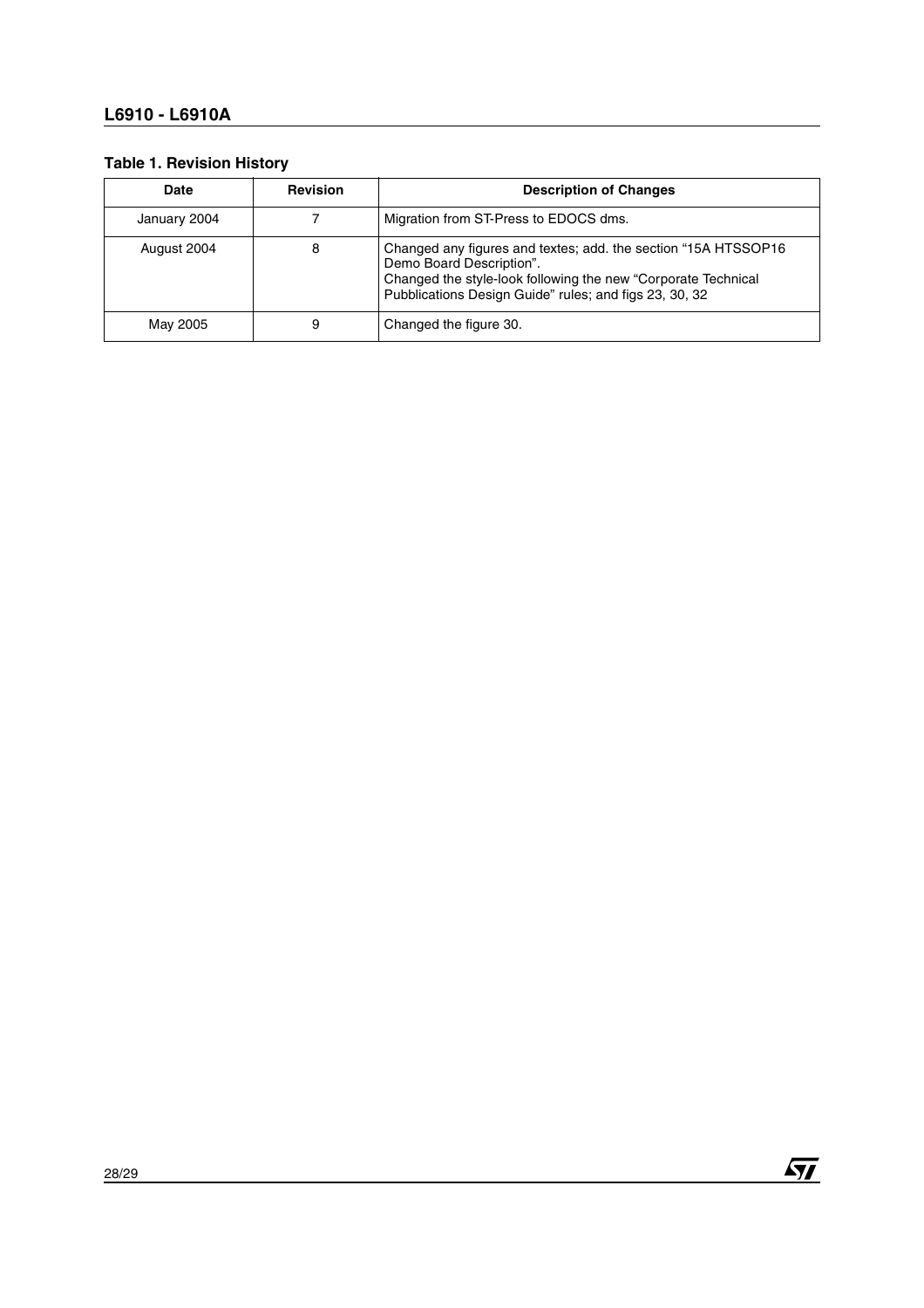Information furnished is believed to be accurate and reliable. However, STMicroelectronics assumes no responsibility for the consequences of use of such information nor for any infringement of patents or other rights of third parties which may result from its use. No license is granted by implication or otherwise under any patent or patent rights of STMicroelectronics. Specifications mentioned in this publication are subject to change without notice. This publication supersedes and replaces all information previously supplied. STMicroelectronics products are not authorized for use as critical components in life support devices or systems without express written approval of STMicroelectronics.

> The ST logo is a registered trademark of STMicroelectronics. All other names are the property of their respective owners

> > © 2005 STMicroelectronics - All rights reserved

STMicroelectronics group of companies

Australia - Belgium - Brazil - Canada - China - Czech Republic - Finland - France - Germany - Hong Kong - India - Israel - Italy - Japan - Malaysia - Malta - Morocco - Singapore - Spain - Sweden - Switzerland - United Kingdom - United States of America **www.st.com**

 $\sqrt{1}$